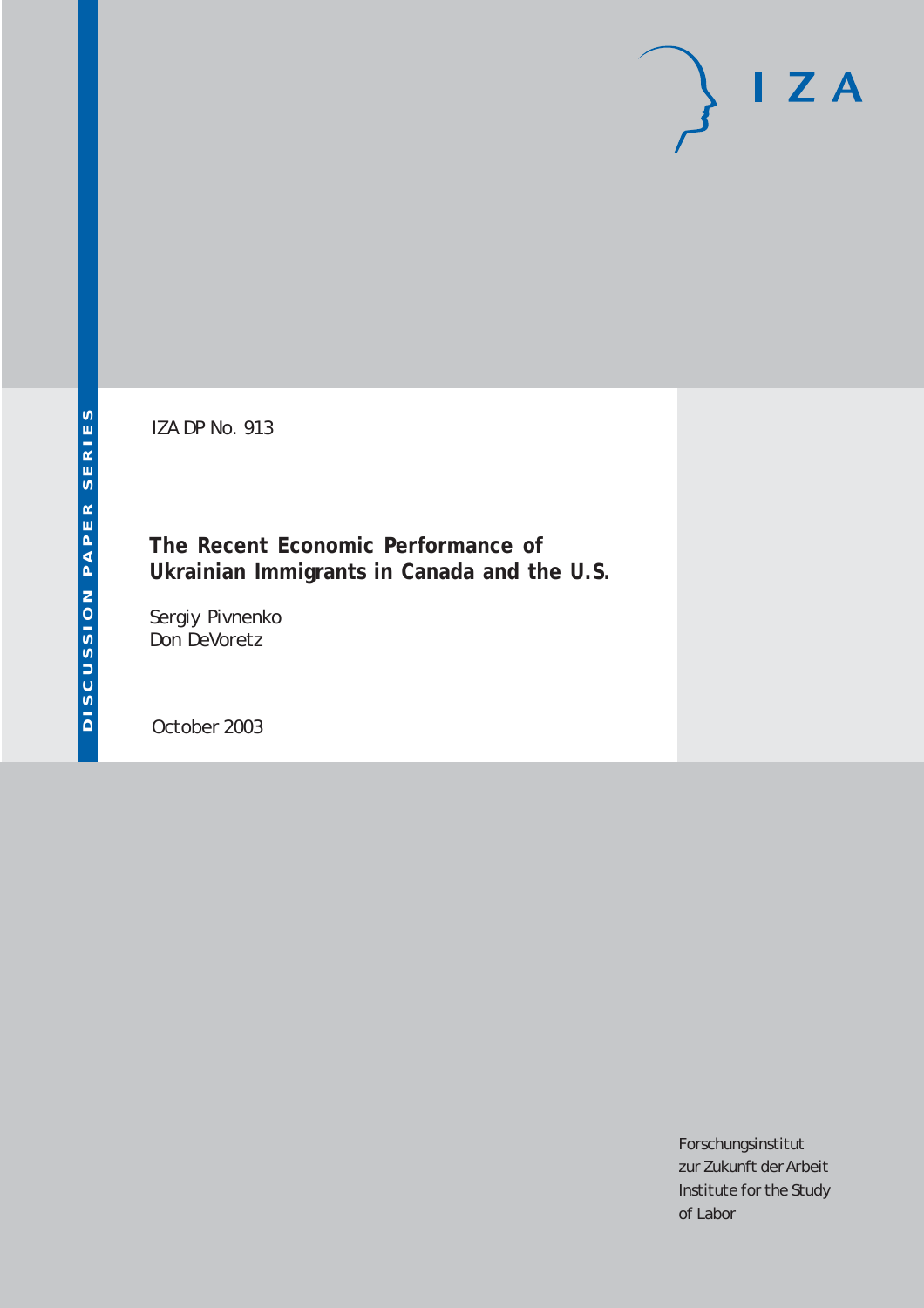# **The Recent Economic Performance of Ukrainian Immigrants in Canada and the U.S.**

## **Sergiy Pivnenko**

*Simon Fraser University* 

### **Don DeVoretz**

*Simon Fraser University and IZA Bonn* 

### Discussion Paper No. 913 October 2003

IZA

P.O. Box 7240 D-53072 Bonn Germany

Tel.: +49-228-3894-0 Fax: +49-228-3894-210 Email: [iza@iza.org](mailto:iza@iza.org)

This Discussion Paper is issued within the framework of IZA's research area *Mobility and Flexibility of Labor.* Any opinions expressed here are those of the author(s) and not those of the institute. Research disseminated by IZA may include views on policy, but the institute itself takes no institutional policy positions.

The Institute for the Study of Labor (IZA) in Bonn is a local and virtual international research center and a place of communication between science, politics and business. IZA is an independent, nonprofit limited liability company (Gesellschaft mit beschränkter Haftung) supported by Deutsche Post World Net. The center is associated with the University of Bonn and offers a stimulating research environment through its research networks, research support, and visitors and doctoral programs. IZA engages in (i) original and internationally competitive research in all fields of labor economics, (ii) development of policy concepts, and (iii) dissemination of research results and concepts to the interested public. The current research program deals with (1) mobility and flexibility of labor, (2) internationalization of labor markets, (3) welfare state and labor market, (4) labor markets in transition countries, (5) the future of labor, (6) evaluation of labor market policies and projects and (7) general labor economics.

IZA Discussion Papers often represent preliminary work and are circulated to encourage discussion. Citation of such a paper should account for its provisional character. A revised version may be available on the IZA website ([www.iza.org](http://www.iza.org/)) or directly from the author.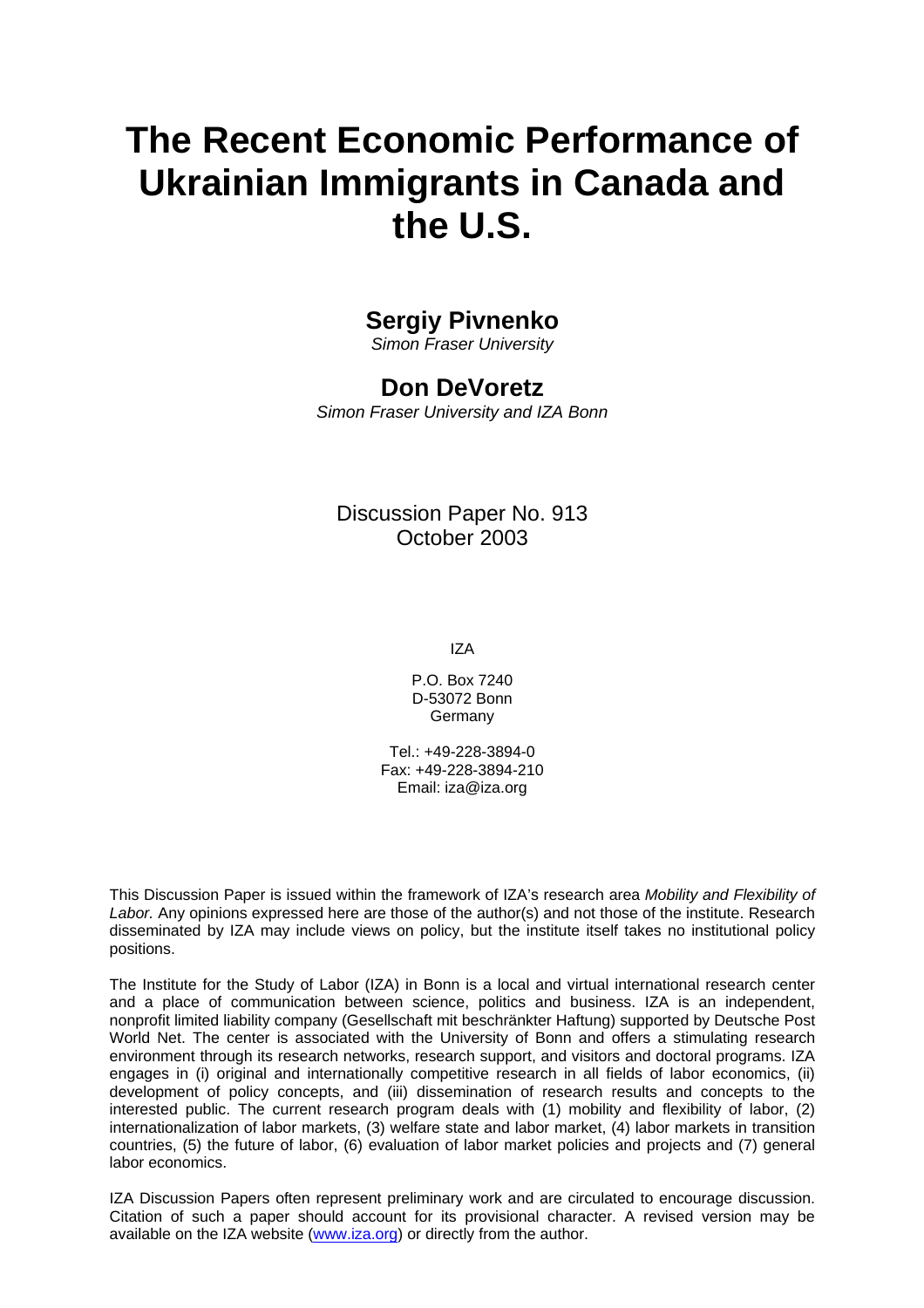IZA Discussion Paper No. 913 October 2003

## **ABSTRACT**

## **The Recent Economic Performance of Ukrainian Immigrants in Canada and the U.S.**[∗](#page-2-0)

This paper explores the relative success of ethnic and immigrant Ukrainians in Canada and in the United States. We found evidence for both a sheepskin and citizenship effects, which partially explains the strong economic performance of Ukrainian immigrants in Canada. Ukrainian immigrants to the U.S. are overachievers relative to all groups, which sheds light on Borjas thesis that self-selection and not immigration policy sorts immigrants between Canada and the U.S.

JEL Classification: J61, J31

Keywords: immigration, earnings, ethnicity, assimilation

Corresponding author:

 $\overline{a}$ 

Sergiy Pivnenko Centre of Excellence: Immigration WMX 4647 Simon Fraser University Burnaby, BC, V5A 1S6 Canada Email: [spivnenk@sfu.ca](mailto:spivnenk@sfu.ca)

<span id="page-2-0"></span><sup>∗</sup> We thank Dennis Maki and the participants at the IZA Seminar of June 18, 2003 for their comments.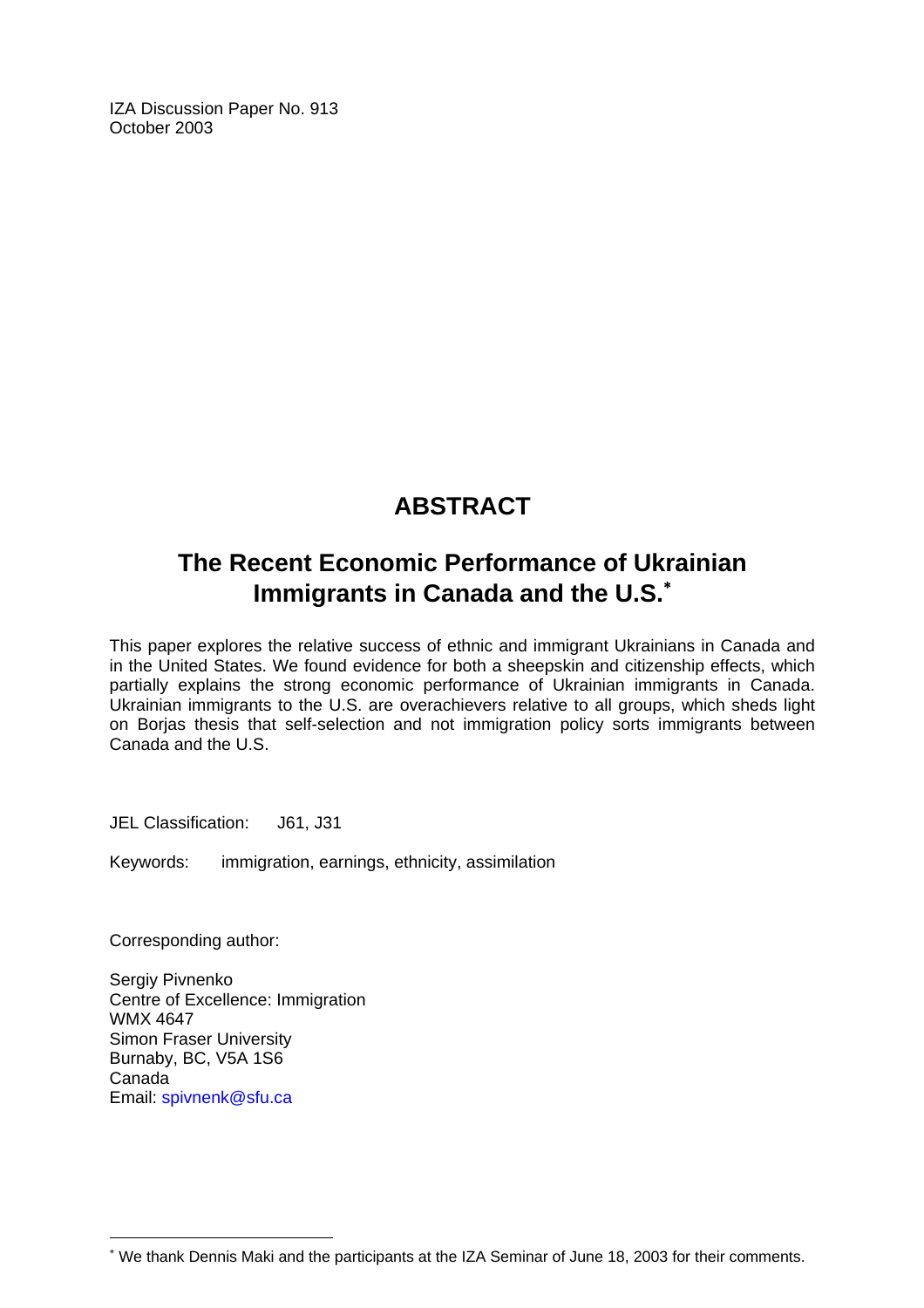#### **1. Introduction**

Academic studies of Ukrainian immigrants in North America have been devoted to their historical, linguistic or cultural experiences. With the exception of a recent sociological study of Ukrainian immigrants in the Toronto area (Isajiw *et al.* 2002), the literature does not discuss the economic performance of Ukrainians in North America.

1

The motivation for this paper is twofold: to extend the literature exploring possible ethnic and foreign birth effects on labour market performance, and to add to the limited economic studies of Ukrainian immigrants in Canada.

The dominate theme in the immigrant earnings literature is that most immigrants are subject to some economic penalties upon entry, and earn lower earnings relative the native- born. However, a few studies have emerged recently that isolate the phenomenon of "overachievers". We define "overachievers" in the economic context as immigrants who earn a positive premium upon arrival and subsequently outperform their native-born cohort.

In this context we investigate whether or not Ukrainian immigrants to Canada are overachievers, and then we ask if this result also holds for Ukrainians in the United States. Finally, anticipating a differential performance across the two countries, we speculate if self-selection or immigration policy has led to the distribution of Ukrainian immigrants between Canada and the United States. In this manner we can partially address Borjas hypothesis that immigrant self-selection and not immigrant selection policy determines where the most productive immigrants settle.<sup>1</sup>

<span id="page-3-0"></span> $1$  See Borjas 1987, 1990, 1993.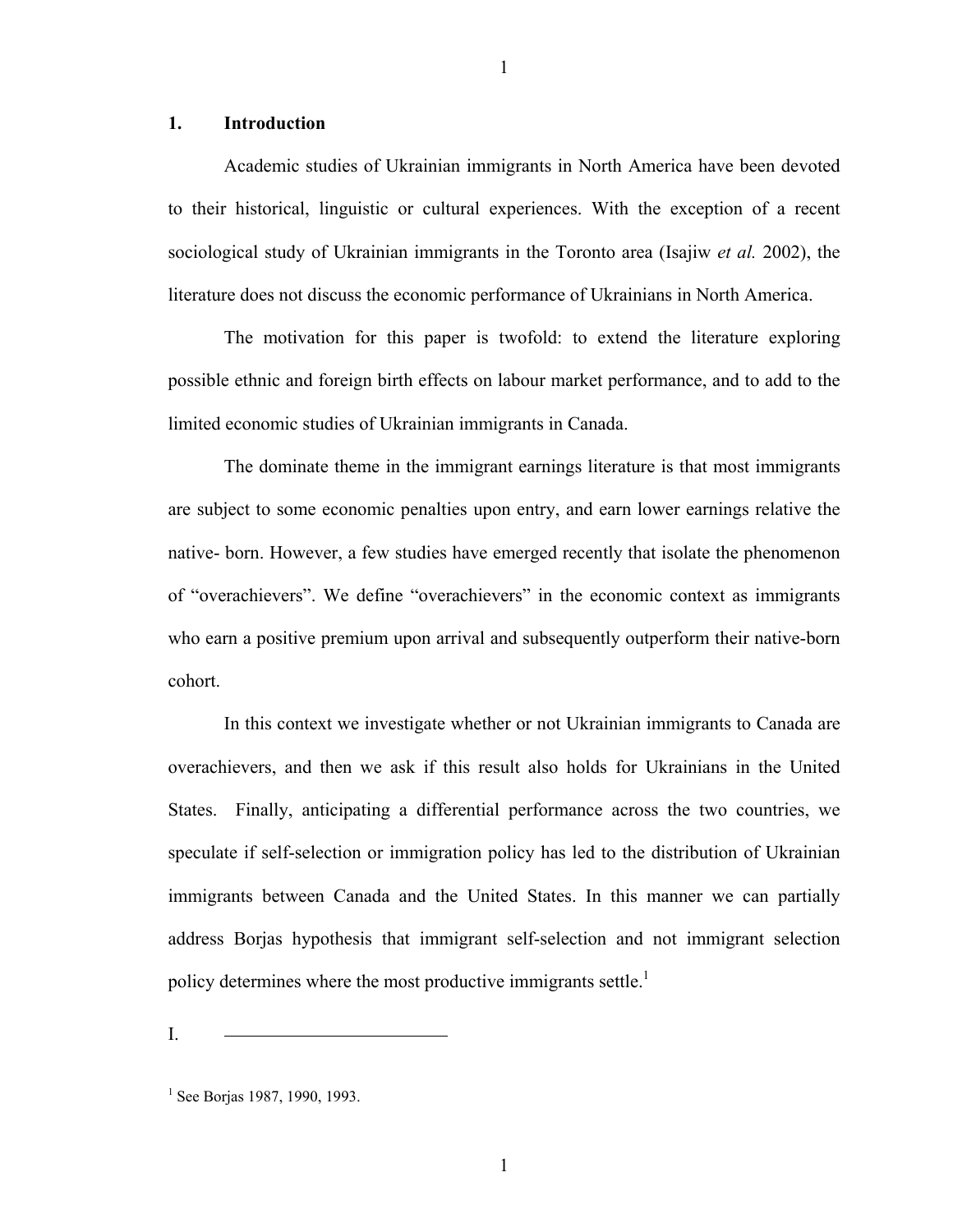#### **2. Literature and Methodology Review**

The goal of this paper is to answer two related questions, namely, what is the influence of foreign-birth status and ethnicity on the earnings performance of Ukrainians in Canada? Next, what explains the anticipated differential earnings performance of Ukrainian immigrants across North America? The literature review in this paper, therefore, will be organized around these two analytical points.

Ethnic earnings studies in Canada have been traditionally limited in scope. For example, research by Swidinsky (1997), and Stelcner and Kyriazis (1995) focus primarily on analyzing wage differentials between "whites," visible minorities and aboriginal Canadians. Pendakur and Pendakur (1998) show that visible minority workers in Canada, including both Canadian born and foreign born, generally earn less than their "white" counterparts after controlling for several important income-enhancing characteristics such as occupation, education and knowledge of an official language. In particular, Pendakur and Pendacur conclude:

Although we find large differentials between whites and visible minorities, our research also points to substantial heterogeneity within these groups. Lumping all the white ethnic groups together or combining all the visible-minority ethnic groups together does not do justice to the complexity of ethnicity-based earnings differentials. (544)

Only a handful of case studies exclusively focus on the economic performance of immigrants by ethnic status including Chiswick (1983, 1993) on Jews in the U.S., DeVoretz and Dean (1996) on Jews in Canada; Suzuki (2002) on the Japanese in the US and Blackaby *et al.* (1997) on Indians, Black Caribbeans and Pakistanis in the U.K. This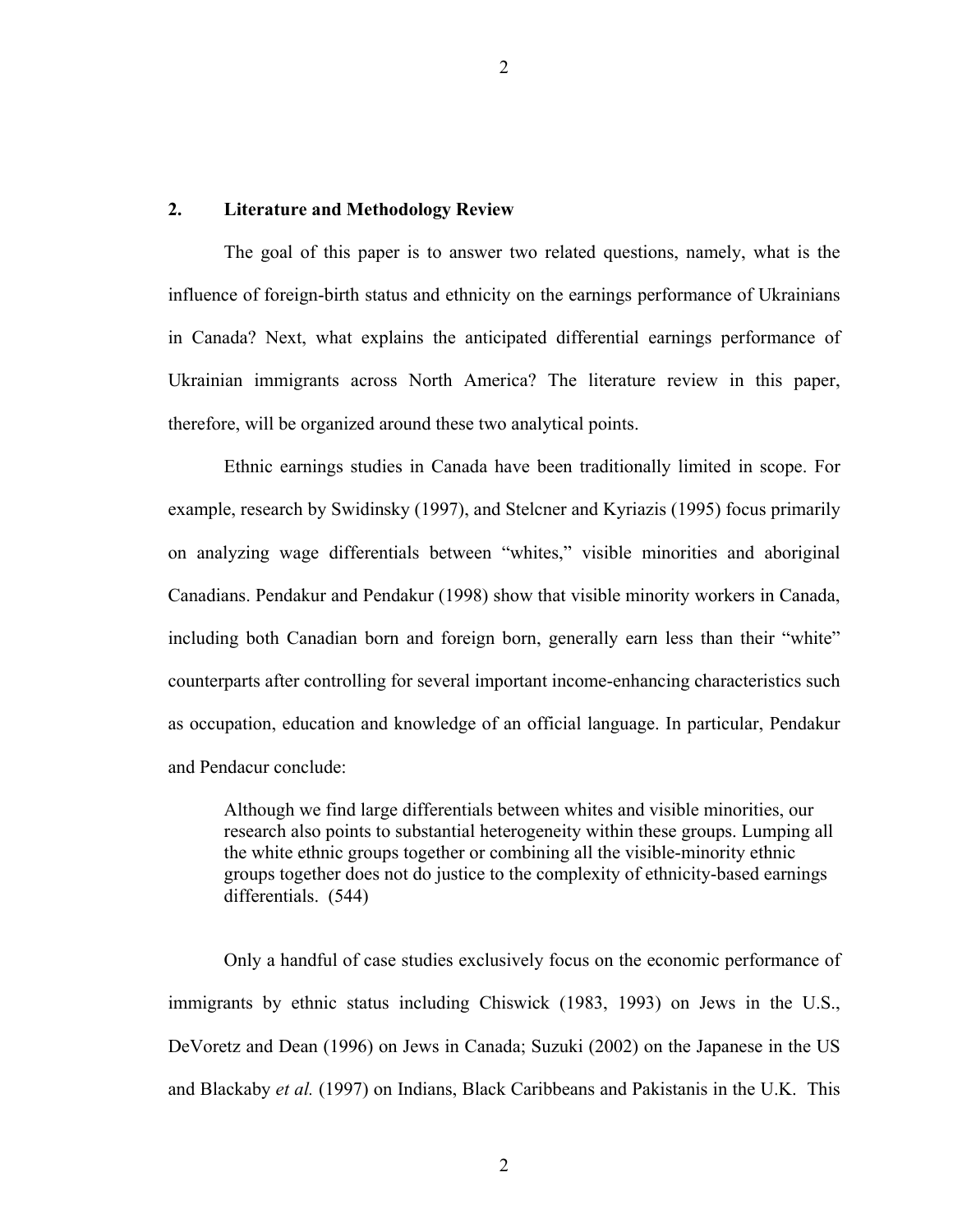limited focus on ethnicity is possibly owing to the argument that racial or visible minority status, rather than ethnicity, is generally a more important predictor of immigrant income levels (Boyd 1992; Li 1992; Pendakur and Pendakur 1998).

The central analytical tool that addresses the primary issue in this paper, immigrant earnings relative to Canadian earnings experience, is the traditional assimilation model owing to Barry Chiswick (1978).

Immigrants are subject to some economic penalties upon entry initially and thus earn a lower income relative to their Canadian-born cohort. However, over time immigrants' earnings increase with their length of stay reflecting a positive assimilation process until they catch up to their cohort's earnings.

But this earnings deficit upon entry does not always appear, and using a traditional methodology DeVoretz and Dean (1996) investigate the possibility that selected immigrant groups earn a positive premium upon arrival and subsequently outperform their Canadian-born counterparts. As our preliminary investigation suggests, Ukrainian immigrants may belong to this overachieving group. Thus, this paper's particular challenge will be to adapt this assimilation methodology for the Ukrainian case.

The economic impact of ethnicity is further complicated since a citizenship affect may appear. Obviously all the Canadian born Ukrainians are Canadian citizens while

3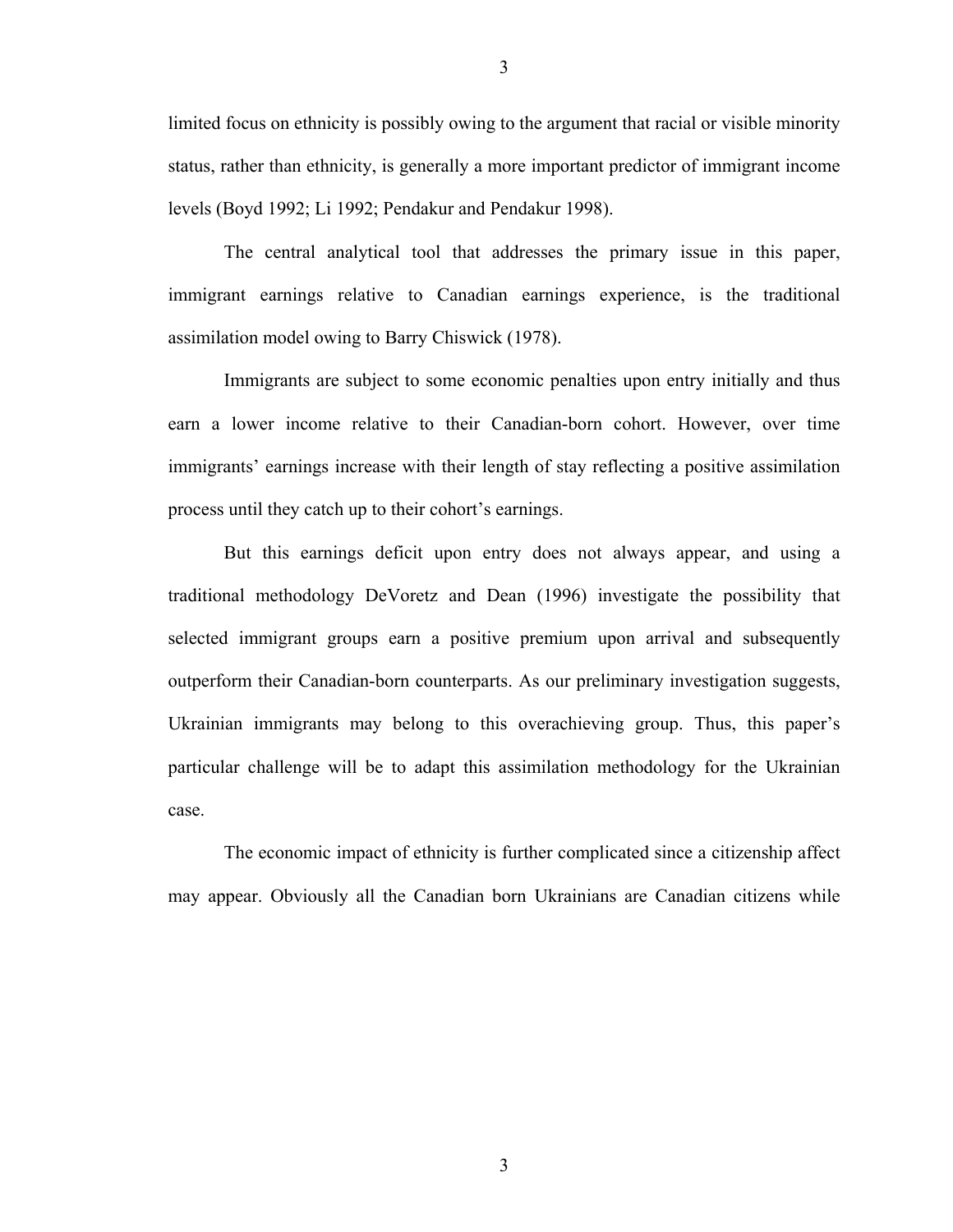only a fraction of Ukrainian immigrants are. Thus an earnings differential can arise due immigrants' citizenship status and not their foreign birth status.<sup>[2](#page-6-0)</sup>

In sum, the investigation of ethnic effects on the economic success of immigrants poses demanding requirements on data quality. In addition to ethnic identity, citizenship status and commonly used human capital characteristics, such as age/experience and years of schooling, we also need a number of immigrant-specific characteristics that may notbe available in the same data set.<sup>3</sup> We describe the available control variables below.

Education is traditionally included as one of the important control variables in recent research on ethnic inequality in Canada (Boyd 1992; Isajiw, Sev'er and Driedger 1993; Pendakur and Pendakur 1998; Reitz and Breton 1994). This research has demonstrated that Canadian ethnic group income differentials are substantially reduced or eliminated when the effects of education are controlled. DeVoretz and Dean (1996) in their study of economic performance of ethnic Jews confirm that the observed large earnings advantages of Canadian Jews can be attributed mainly to their greater educational attainments in comparison to other ethnic groups.

Although it is widely accepted that disparities in education contribute to poor labour market outcomes the literature offers evidence of non-linearities, defined as a "sheepskin effect" (Jaeger and Page 1996). According to the market signaling theory, a

<span id="page-6-1"></span><span id="page-6-0"></span><sup>&</sup>lt;sup>3</sup> For instance, immigrant admission class (economic, family, refugee) is a significant predictor of an immigrant's ability to experience earnings catch-up. Unfortunately, the census data, used here omits this important variable while containing many other important control variables.  $2^{2}$  For example, Bratsberg et al (2002) investigated the effect of naturalization on earnings assimilation into the U.S. labour market of young male immigrants. We will also test for this effect in the Ukrainian context. 3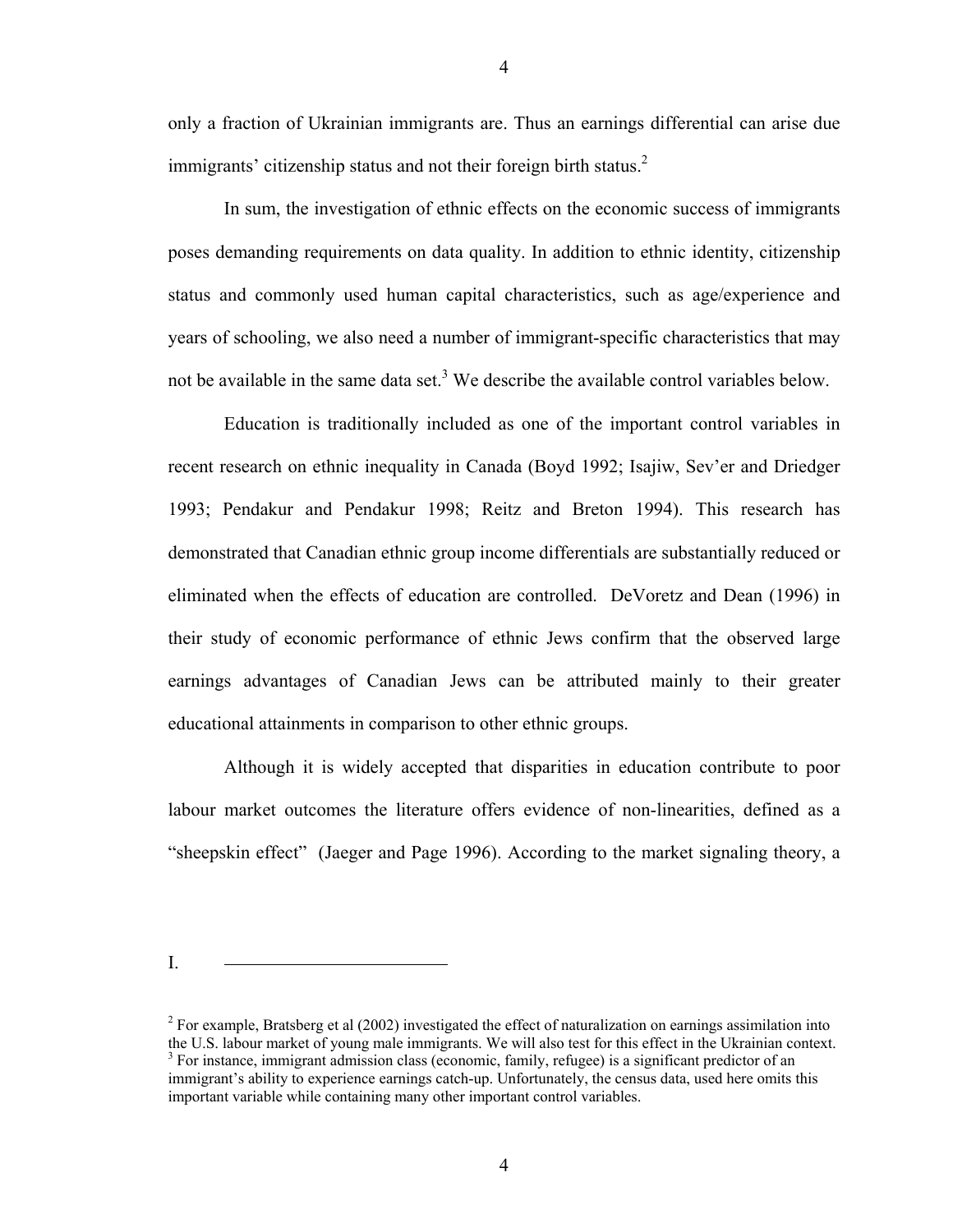"sheepskin effect" is a wage return specific to educational credentials rather than to the accumulated years of education.<sup>[4](#page-7-0)</sup>

Given this growing literature on the importance of the recognition of foreign credentials, this paper will emphasize the sheepskin effect for the Ukrainian ethnic group.

In order to complete the economic portrait of Ukrainian immigrants in Canada, we widen our perspective by including an analysis of Ukrainians who enter the U.S. labour market. In particular, we pose a speculative question: is the anticipated crossborder earnings difference owing to endowed characteristics of the two resident Ukrainian groups or not? In other words, do better economically endowed Ukrainian immigrants self-select to the U.S.?

In sum, this literature review has established that there exists a limited literature on immigrant overachievers and directs the methodology this paper must employ to investigate overachieving by ethnic groups. In addition, the standard discrimination literature provides a methodology owing to Blinder (1973) and Oaxaca (1973) to separate out ethnic versus foreign-birth status effects. Finally, using this methodology we can explore the effect of Canadian immigration policy vis-à-vis the US policy on sorting Ukrainian immigrant arrivals to North America.

#### **3. Economic Performance of Ethnic Ukrainians in Canada**

<span id="page-7-0"></span>the US labour market, found that sheepskin effects influence earnings in different ways for natives and immigrants. Their findings suggest that sheepskin effects for graduating from college are greater for immigrants than natives, but smaller for the completion of secondary school. <sup>4</sup> Ferrer and Riddell (2002) provide an empirical test for the role of credentials in the Canadian labour market. Their study of the Canadian-born population reveals the presence of large sheepskin effects that increase with a higher level of educational attainment. Betts and Lofstrom (1998), in their investigation of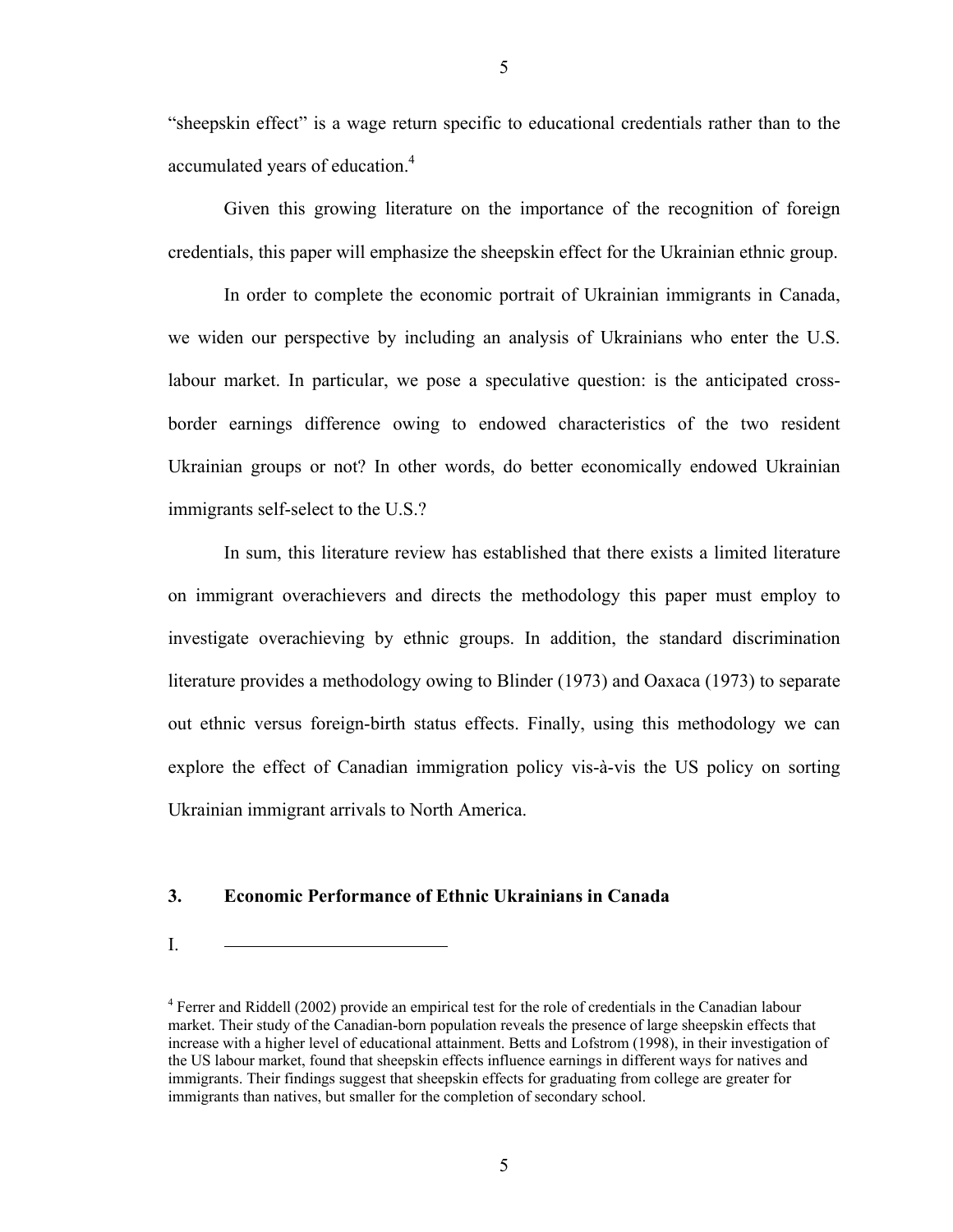#### **3.1 Canadian data**

The Canadian data are collected from the 1996 Canadian Census. The populations selected as a sample includes all males and females residing in central and western Canada. The sample is restricted to individuals aged 18 to 65 who reported wage and salary incomes in 1995.<sup>5</sup> Outlaying observations are also excluded from the sample.<sup>[6](#page-8-1)</sup>

The sample is further divided into four groups based on an individual's ethnic background: i) Ukrainian Immigrants (UI), ii) Non-Ukrainian Immigrants (NUI), iii) Ukrainian Canadian-born (UCB), and iv) Non-Ukrainian Canadian-born (NUCB). In this paper we use 541 UI, 63,162 NUI, 11,950 UCB and 242,727 NUCB observations respectively. [7](#page-8-2)

#### **3.2 Descriptive Analysis**

Table 1 reports some socio-economic characteristics for Ukrainians, all Canadian immigrants, and the Canadian born categories. Our census based data suggest that in 1995 Ukrainian immigrants to Canada earned higher average wage incomes than other Canadian immigrants, whereas Canadian born Ukrainians were as successful as rest of the Canadian born. In fact both non-Ukrainian immigrants and Ukrainian immigrants earned lower income their Canadian born counterparts. According to the human capital

I.

<span id="page-8-0"></span> $<sup>5</sup>$  Those who were self-employed or unemployed, and those who obtained income solely from other sources</sup> such as government transfer payments and capital gains are excluded from the sample.

<span id="page-8-1"></span> $\delta$  In terms of wage and salary income, there are some unreasonable figures such as \$12 per year. This may be due to the confusion of the respondents who claimed an hourly wage, instead of an annual wage.

<span id="page-8-2"></span>categories, 318,380 observations, reflect approximately 11,370,714 individuals who would have met the criteria stated above (if 100 percent of Census data are used), which is about one-third of the total Canadian population in 1996. <sup>7</sup> Since this paper has employed the Public Use Microdata File (PUMF) of the 1996 Canadian Census, which in turn contains 2.8 percent of 1996 Canadian Census data, the total observations for these four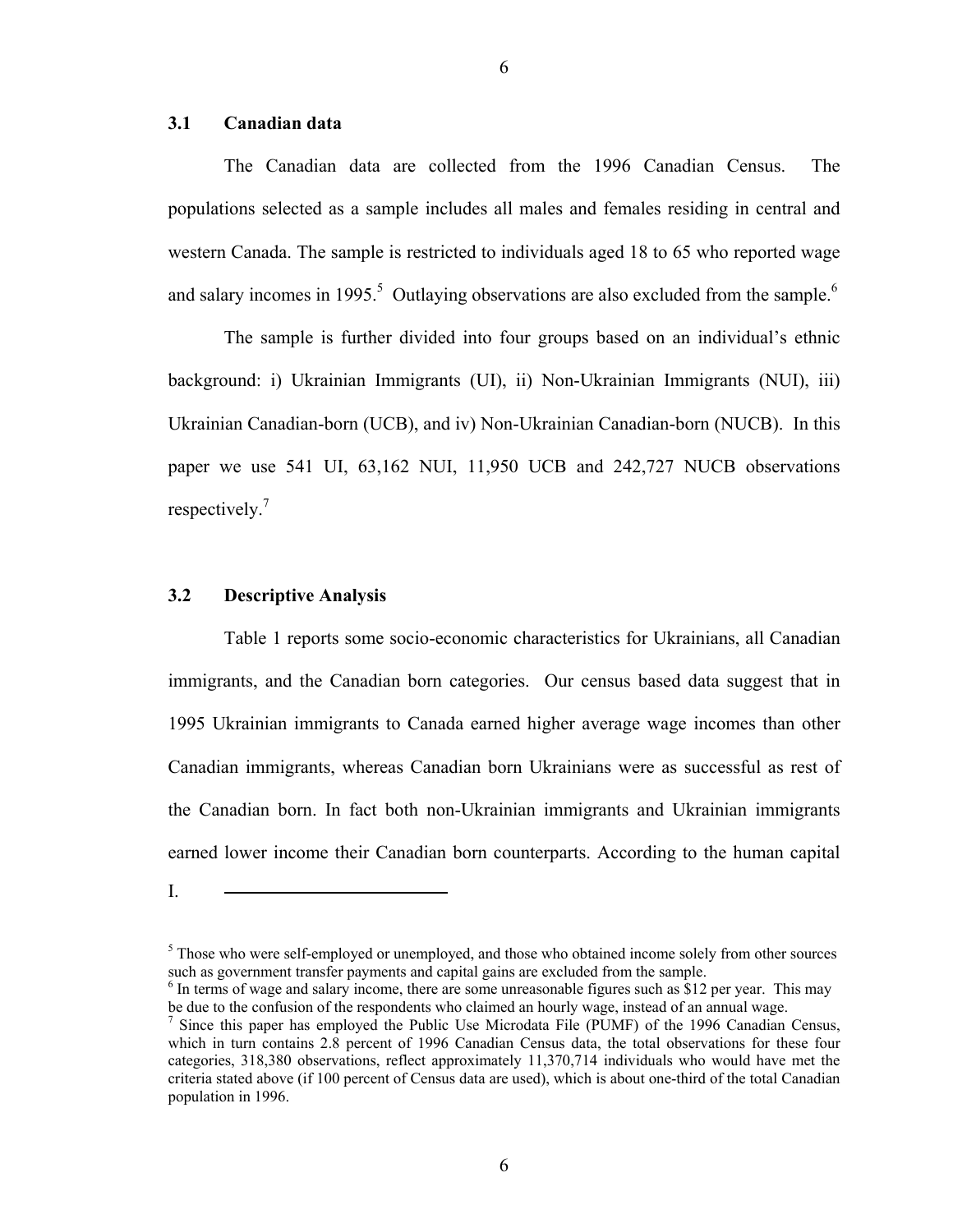theory, the observed wage earnings differences could be explained by the difference in human capital and demographic characteristics $\delta$ .

As we have argued the immigrant selection process is also an important determinant of wage differentials between immigrant groups. The Canadian immigration system screens selected skilled immigrants based on the assessment of their human capital characteristics. Figures 1 and 2 report that only 30 percent of non-Ukrainian immigrants pass through this selection system in 1991-2001, whereas more than 60 percent of ethnic Ukrainians entered Canada as skilled workers.

The descriptive statistics in table 1 indicate that regardless of ethnicity immigrants are more likely to be legally married and are older than the Canadian born working population. In contrast to the demographic characteristics, immigrant human capital attributes display a greater variability across ethnic status. All immigrants in general, and Ukrainian immigrants in particular, report higher educational levels (a greater proportion of university degrees). Ukrainian immigrants also demonstrate a greater tendency to speak an official language at home. The proportion of Anglophones is substantially larger for the Canadian born Ukrainians  $(98.5 \text{ percent})$ .<sup>10</sup> Finally, among all population groups Ukrainian immigrants have largest (smallest) proportion of professionals.

I.

7

<span id="page-9-0"></span><sup>&</sup>lt;sup>8</sup> Given approximately the same number of weeks worked.

<span id="page-9-1"></span>of other ethnicity. 10 They are descendants of the first waves of Ukrainian immigrants who settled mainly in English speaking  $9$  Regardless of their place of birth, ethnic Ukrainians report less knowledge of French. This linguistic pattern could explain the choice of the province of destination. According to figures 3 and 4, recent Ukrainian immigrants are more likely to land in Ontario and less likely to settle in Quebec then immigrants

<span id="page-9-2"></span>Prairies.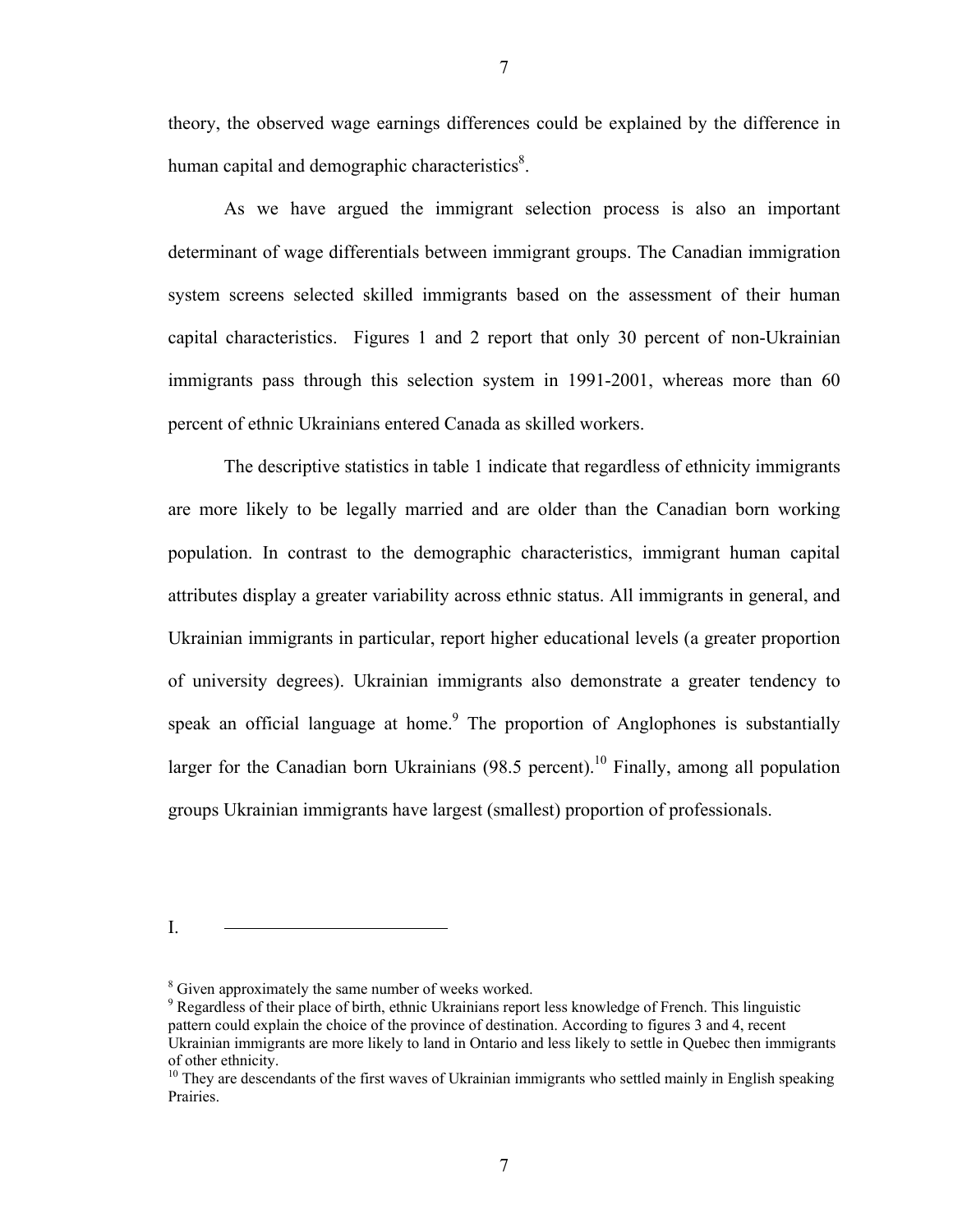#### **3.3 Initial Regression Analysis**

In this section we briefly report the results of testing a human capital model to describe the earnings experiences of four population groups. The following regression analysis isolates the effect of age on wage income while controlling for a number of variables, and test whether determinants of the wage earnings of Ukrainians in Canada conform to the traditional human capital model.

For both groups of Canadian born we specify the following log-linear relationship:

#### *Equation 1.*

lnwage=f (age, age squared, female, married, education attainment dummies (dipl, bach, bachpl, phd), occupational dummies (*skl*, *prof*), *lnwkswk),* where:

 $age$  – individual's age; *female* – dummy for females<sup>11</sup>; *married* – dummy for the married; *dipl*, *bach*, *bachpl*, *phd* – educational credentials dummies; *skl* – dummy for skilled occupation; *prof* – dummy for professional occupation; *lnwkswk* – natural logarithm of weeks worked.

In this model the dependent variable *lnwage*, or the natural logarithm of annual wage earnings, is determined by the degree of human capital accumulated (age as a proxy for experience, and education) and the relevant demographic characteristics (marital status and gender) conditioned on weeks worked and occupational choice.

<span id="page-10-0"></span> $11$  Because of the data limitations, namely the small sample for Ukrainian immigrants, we cannot run separate regressions for males and females. Instead, we include a dummy variable to capture a gender effect in the difference of the intercepts.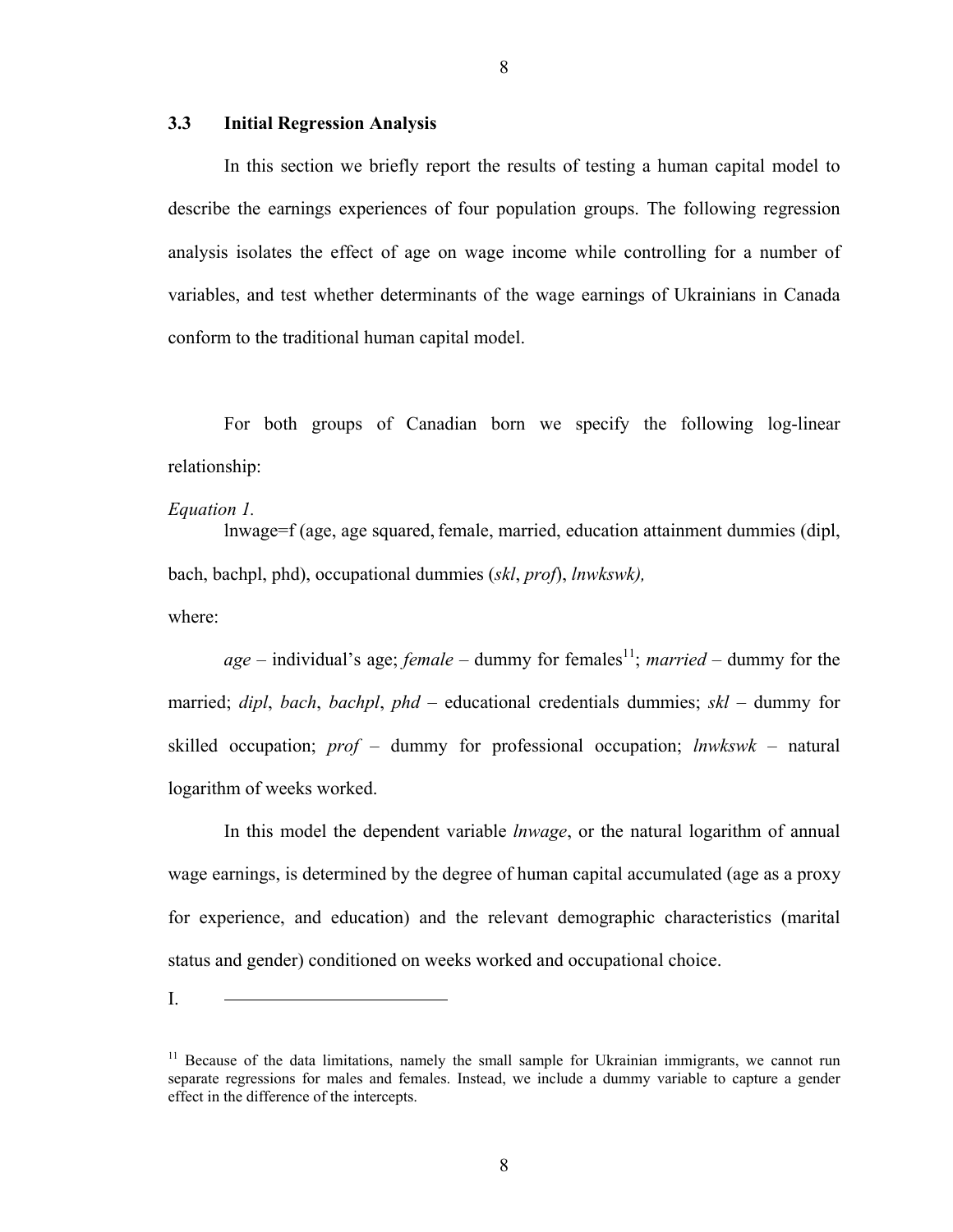The *age* and *age squared* variables are included into the earnings equation in order to capture two effects. First, age is a proxy for the impact of labour market experience, and age squared measures the diminishing return to productivity (earnings) owing to age. We expect positive signs for the *age*, credential and occupational variables, *married*, *lnweeks*, and negative signs for the *age squared* and *female* variables.

For the immigrants groups we augment Equation 1 to take into account language skills, and other factors, such as cultural adaptability and their knowledge of Canadian labour market, which will condition the size of the entry effect (constant term) and the assimilation process.

Thus, the earnings function for foreign born is specified as follows:

#### *Equation 2*

*Lnwage*=f (*age*, *age squared*, *married*, *female*, *dipl*, *bach*, *bachpl*, *phd*, *skl*, *prof*, *lnwkswk*, a dummy representing knowledge of official language (*oln*), year since migration (*ysim*) and *ysim squared*)

The coefficients on *ysim* and *ysim squared* are predicted to be positive and negative respectively whereas a greater facility in an official language is expected to have a positive effect on wage earnings. The other variables are expected to obtain the same signs as in the Canadian-born case.

#### **Insert Table 2**

Table 2 summarizes our regression analysis for our four population groups. For non-Ukrainian immigrants, Ukrainian Canadian born and non-Ukrainian Canadian born most estimated coefficients are significant and obtain the expected signs. However, marital status and educational level between bachelor and Ph.D. have an insignificant affect on Ukrainian immigrant earnings.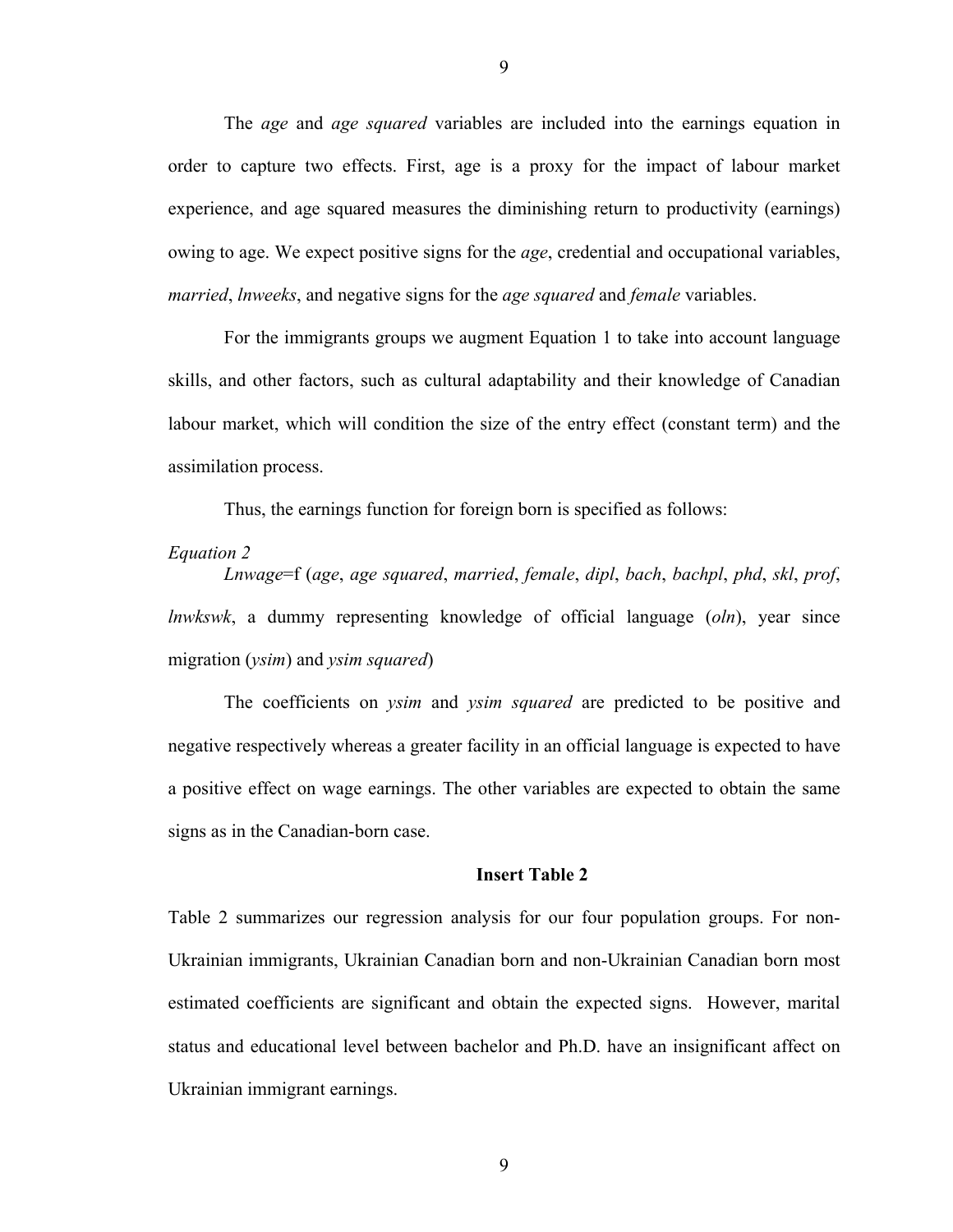The reported results also suggest that occupation and the number of weeks worked have the largest effect for the Ukrainian immigrant earnings, whereas as a university level educational credential is a more important earnings determinant for the Canadian-born group.

#### **3.4 Sheepskin effects**

In our initial analysis of the human capital model, we used the highest degree earned rather than the total years of schooling due to data considerations.<sup>12</sup> Given this choice of an educational variable and the fact that Ukrainian immigrants on average demonstrate a higher educational attainment then other immigrants, we attempt to assess the role of education in earnings performance from a different perspective.

Signaling models yield a framework to better understand why labour markets provide greater incentives to some groups to acquire high-level credentials and less incentives to other groups. These signaling models rely on what is called the "sheepskin effect," which is an increase in earnings owing to a specific return to educational credentials rather than to the accumulated years of schooling. As noted earlier, other studies report large sheepskin effects or signals of high productivity (Belman and Heywood 1991) and the following analysis is intended to check if this is the case for Ukrainians.

Initially, for each of the four groups, we estimate the earnings equation in the traditional form of the log-linear function:

<span id="page-12-0"></span> $12$  Census data on total years of schooling are grouped into several uneven intervals, which cannot be employed as a continuous measure.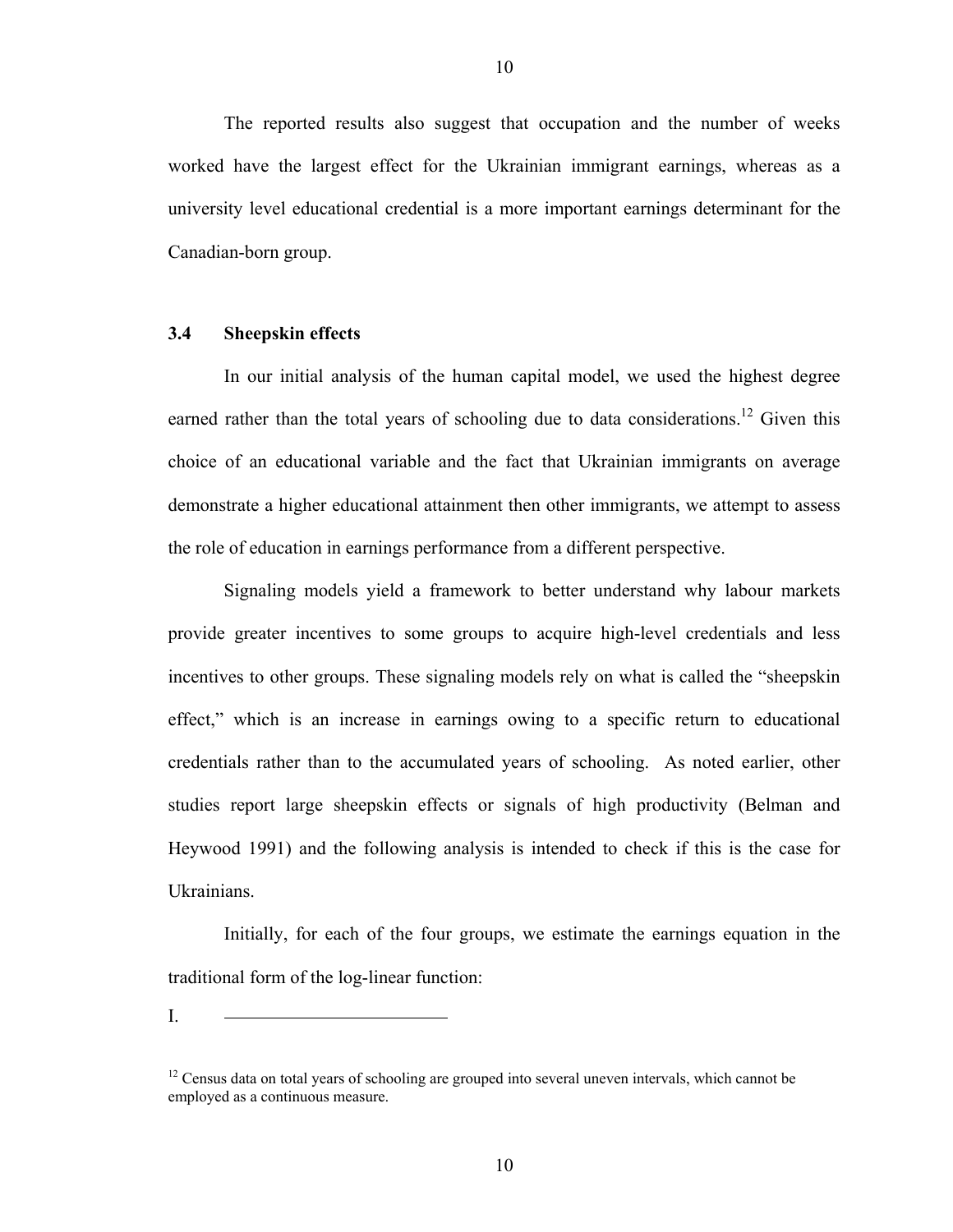#### *Equation 3*

*lnwage* = f (*age*, *age squared, female*, *married*, *dipl*, *bach*, *bachpl*, *phd*, *skl*, *prof*, *lnwkswk)*

In this equation the dependent variable is the natural logarithm of annual earnings. In addition to the standard demographic and control variables, dummy variables defined earlier distinguish between the four types of credentials: diploma, bachelor, bachelor plus, and Ph.D. The coefficients on these dummies estimate the marginal effect for each level of education, as compared with the excluded group who have high school or lower qualifications. The initial test for sheepskin effects is based on a generalization of equation (3) with a string of dummy variables for years of completed education,  $S_i$  added to the model. The coefficients on these dummy variables should capture any (possibly non-linear) returns to years of schooling, leaving the qualifications variables to capture any sheepskin effects (Jaeger and Page 1996).

For each population group we estimate two log-linear equations: with and without the credential variables with both models including dummy variables for the years of schooling. The sheepskin effect for the i-th year of schooling is calculated as the difference between the coefficients on the i-th year of schooling dummies from the two models.

Our results are summarized in Table 3

According to our estimates, immigrants experience a greater sheepskin effect at all educational levels except the highest. Among the two immigrant groups, Ukrainian immigrants experience the largest sheepskin effect.

11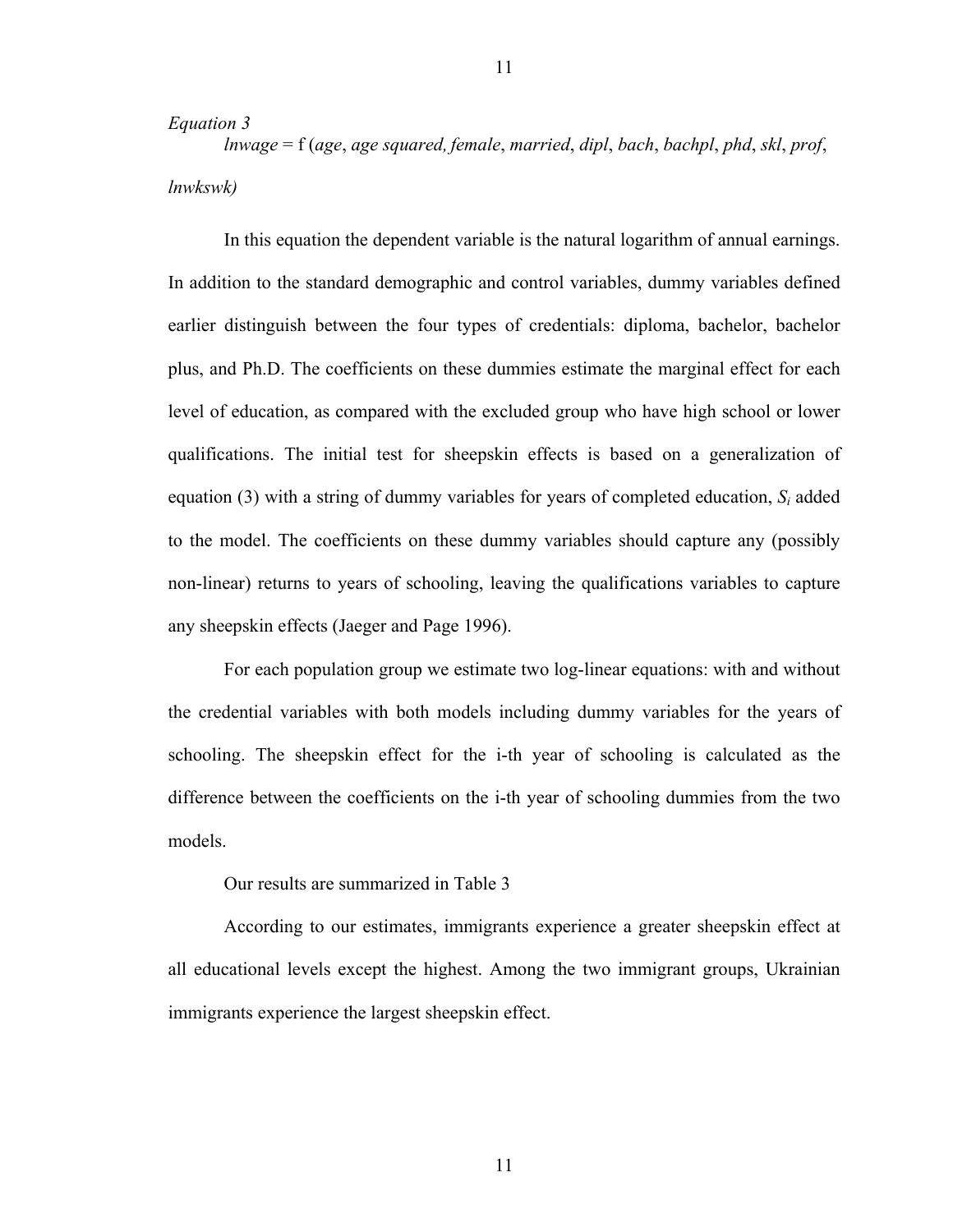#### **3.5 Age earnings profiles (Canada)**

An age-earnings profile shows the relationship between the age and the average earnings of an individual, conditioned on other human capital characteristics, as they grow older in Canada. This paper analyzes age-earnings profiles for four groups: Ukrainian immigrants (UI), non-Ukrainian immigrants (NUI), Ukrainian Canadian-born (UCB) and non-Ukrainian Canadian-born (NUCB), holding variables such as gender, marital status, education and occupational skill constant. If age is treated as a proxy for experience, an age-earnings profile could be also interpreted as an "experience-earnings profile."

Figure 5 portrays the age-earnings simulated profiles of the four groups.<sup>13</sup> As expected, all four age-earnings profiles exhibit an increasing return to experience at a decreasing rate, as the human capital theory would predict. Regardless of their ethnic background, two Canadian-born groups (UCB and NUCB) follow a similar pattern and reach their earnings maximum at the age of 46.

As expected from human capital theory, both immigrant groups (UI and NUI) exhibit flatter profiles, and they reach their maximums later: UI at 55, and NUI at 50 years of age. In addition, earnings of Ukrainian immigrants peak higher than earnings of the non-Ukrainian immigrants. Furthermore, Ukrainian immigrants catch up to Canadianborn earnings earlier than non-Ukrainian immigrants. While Ukrainian immigrants reach

<span id="page-14-0"></span><sup>&</sup>lt;sup>13</sup> For each group we estimated log-linear equation similar to *Equation 2* (years since immigration excluded). Age-earnings profiles were simulated using estimated coefficients on age and age squared with an intercept capturing all other productive characteristics estimated at their mean values.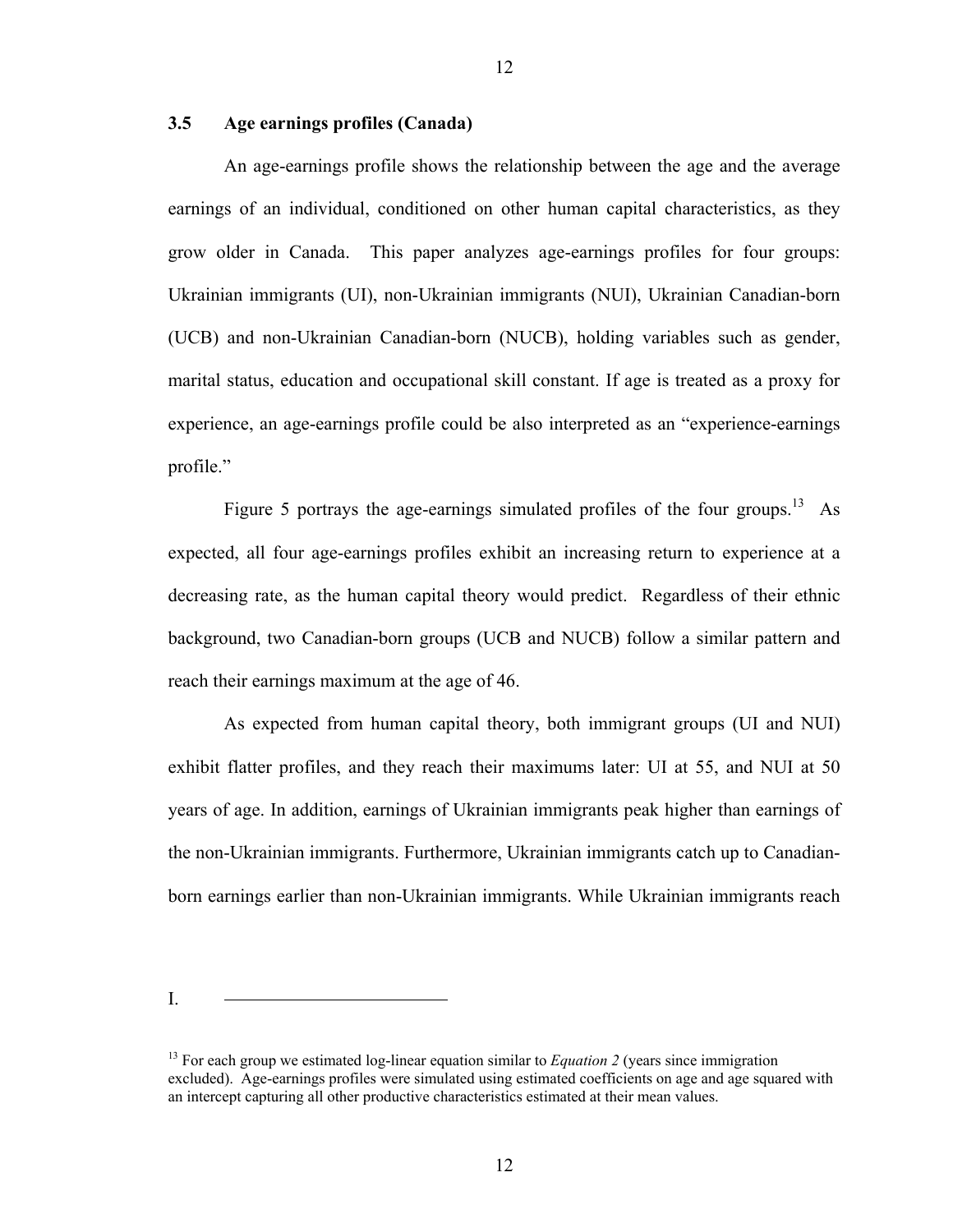the catch-up point at the age of 52, non-Ukrainian catch up to the Canadian-born at age 56.

#### **3.6 Assimilation profiles (Canada)**

In order to further assess the earnings performance of Ukrainian immigrants, we estimate assimilation profiles for both immigrant groups.

Three general factors will determine relative immigrant earnings: i) the assimilation effect, period effect and ii) cohort effect. Assimilation effects occur while in residence in the destination country and can be characterized as an immigrant's eventual convergence to the labour market performance of the native-born.<sup>14</sup> Figure 6 illustrates the assimilation effect for all Ukrainian immigrants entering Canada in all years as a function of the years since immigration. As in the case of age-earnings profiles, the intercept captures all other productive characteristics estimated at their mean values.

For Ukrainian immigrants, the assimilation process starts at a higher income level that exceeds the income earned by non-Ukrainian immigrants with the difference growing over time. The greater intercept reflects the more favorable entry effect for the Ukrainian immigrants. This positive earnings premium implies that the quality of the earnings-enhancing characteristics Ukrainians have acquired in their home country is relatively higher than for the rest of the immigrant population. It may also reflect a higher degree of transferability of skills across countries.

<span id="page-15-0"></span> $14$  Period effects arise from the differences in the labour market conditions for immigrants arriving in different years. Unfortunately, given available sample sizes from only the 1996 Census, we are not able to separate the period and assimilation effects across cohorts.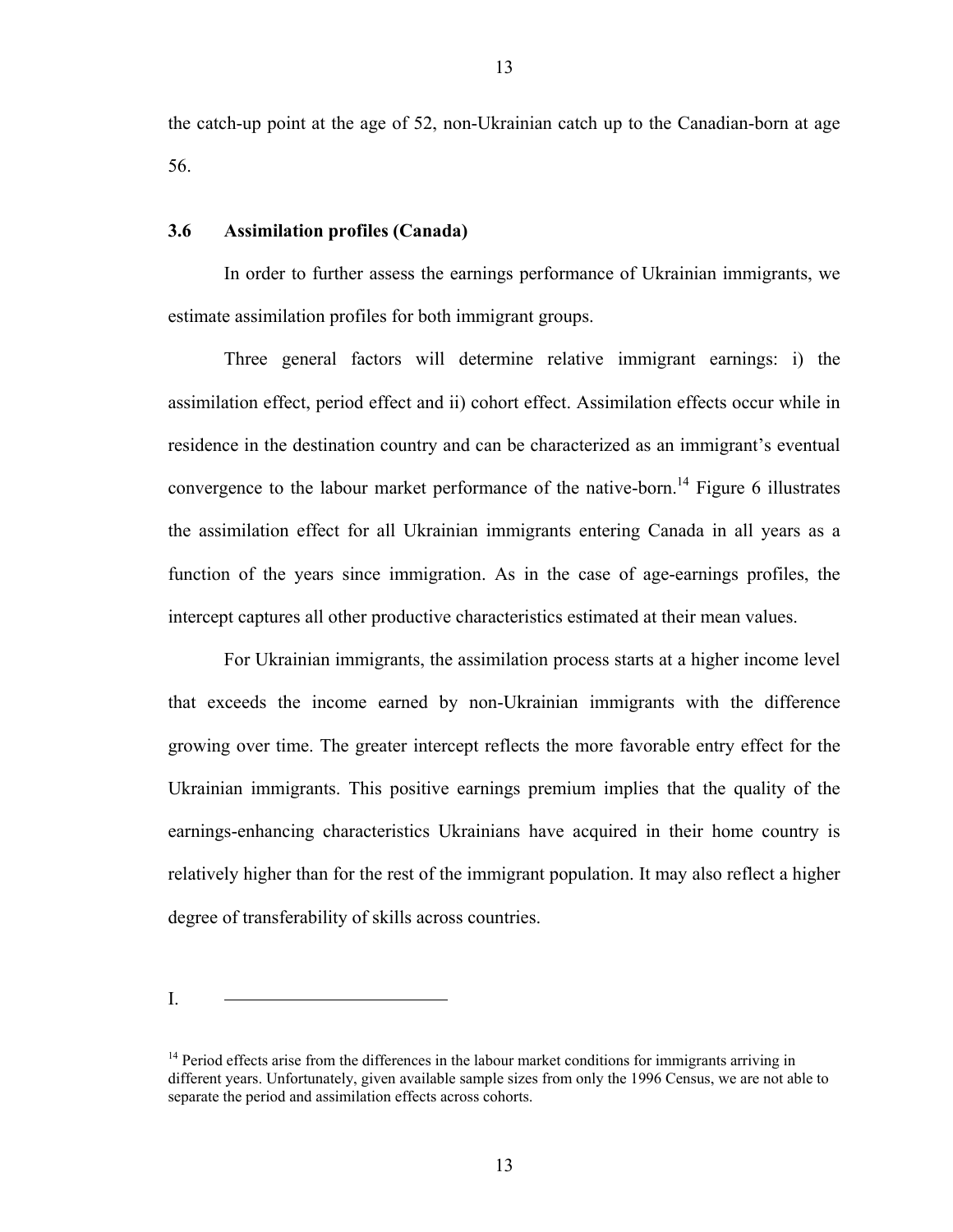#### **3.7 Foreign birth or citizenship effect?**

Age-earnings profiles illustrated in figure 5 suggest that Ukrainian immigrants in Canada face an earnings penalty when compared to their Canadian born counterparts. Our approach so far argued that the lack of host country specific human capital is the only source of the observed earnings disparity between immigrants and the native born. Canadian citizenship however may provide a variety of economic benefits including access to the federal government labour market and any additional wage premiums paid by private Canadian employers. In order to access this possible contribution of Canadian citizenship to the earnings performance of Ukrainian immigrants we augment our model with a citizenship dummy which takes a unit value if an immigrant is a naturalized citizen, and zero otherwise.

The regression results displayed in table 4 confirm a significant earningsenhancing effect of citizenship. According to our estimates, holding other relevant factors constant, the value of Canadian citizenship to Ukrainian immigrants accounts for 23 per cent of expected increase in wage earnings, whereas for non-Ukrainian immigrants – about 16 per cent. This earnings premium translates into a higher intercept for the ageearnings profile of Ukrainian immigrants who acquired Canadian citizenship. Figure 7 illustrates the age-earnings profiles of three groups representing ethnic Ukrainians: Canadian born, naturalized citizens and non-citizen immigrants. In fact the age-earnings profile for naturalized Ukrainians initially follows that of the Canadian born, catches up at age 45, peaks later and slightly higher, and ends with higher earnings. The non-citizen foreign-born population in Canada exhibits a smaller intercept for their age-earnings profile and these non-citizens only catch up to Canadian born earnings at age of 60.

14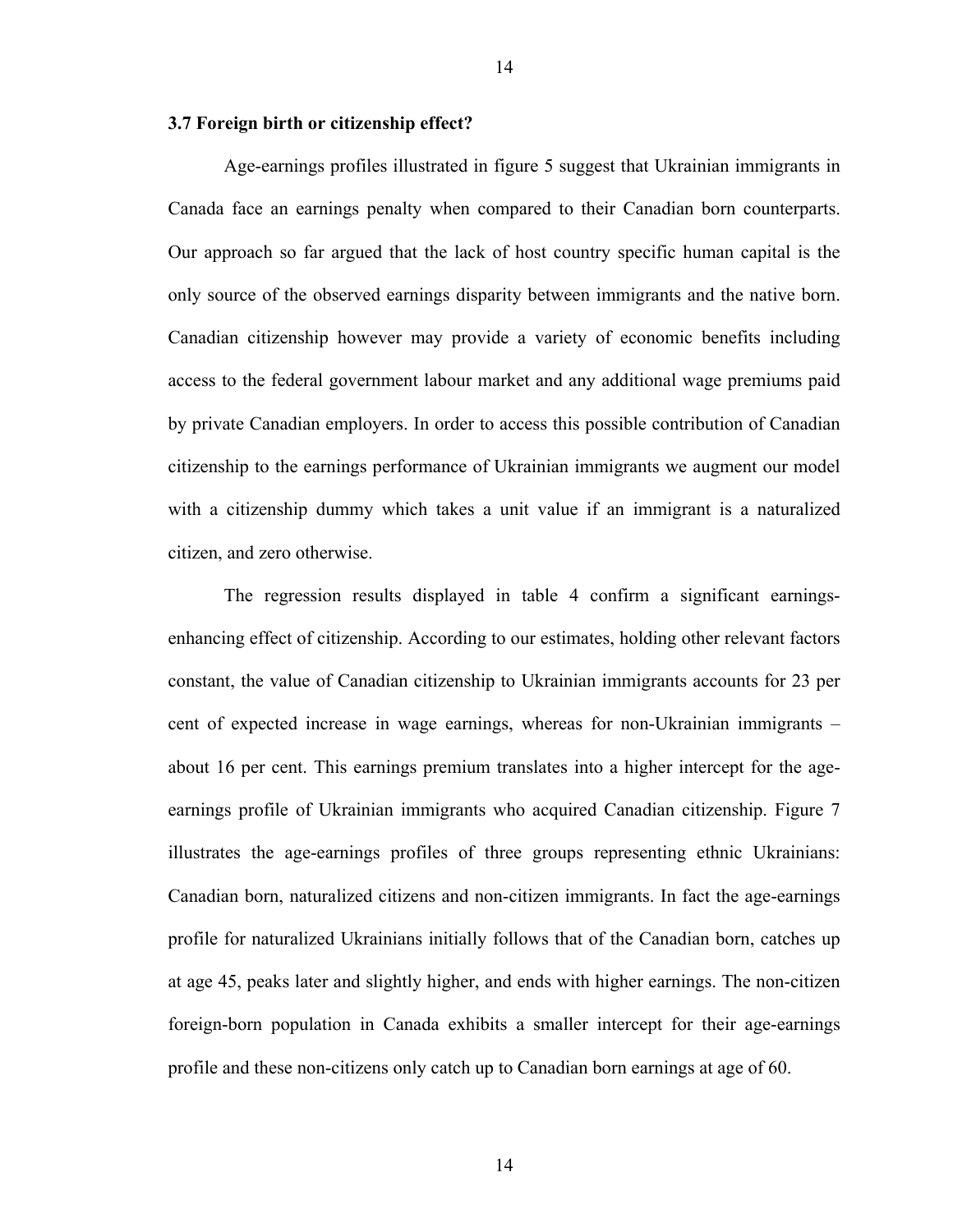#### **4. Ukrainians in the U.S.?**

#### **4.1 U.S. data**

The 1990 US Census from IPUMS (Integrated Public Use Microdata System) database was employed to estimate the Ukrainian earnings functions in the U.S.<sup>15</sup> Although U.S. and Canadian censuses differ in some minor aspects, they ask comparable questions and use similar variable definitions for our key variables.

As in the Canadian case we restrict our analysis to individuals aged between 18 and 65 who reported wage and salary incomes. The samples representing four population groups have the following sizes: Ukrainian immigrants – 1,890 observations, non-Ukrainian immigrants – 473,577, Ukrainian US born – 15,222, non-Ukrainian US born – 5,071,328.

#### **4.2 Economic performance of ethnic Ukrainians in the US: An overview**

At this point we would like to establish if there is a differential earnings experience for Ukrainian immigrants across North America and why. Table 5 presents a brief summary of the performance of ethnic Ukrainians in the U.S. based on our familiar four-group framework.

The average wage statistic indicates that in 1989 Ukrainian immigrants outperformed all other population groups in the U.S. The magnitude of the Ukrainian immigrants demographic and human capital characteristics can rationalize this I.

<span id="page-17-0"></span><sup>15</sup> Steven Ruggles and Matthew Sobek et al. *Integrated Public Use Microdata Series: Version 3.0* Minneapolis: Historical Census Projects, University of Minnesota, 2003 (http://www.ipums.org)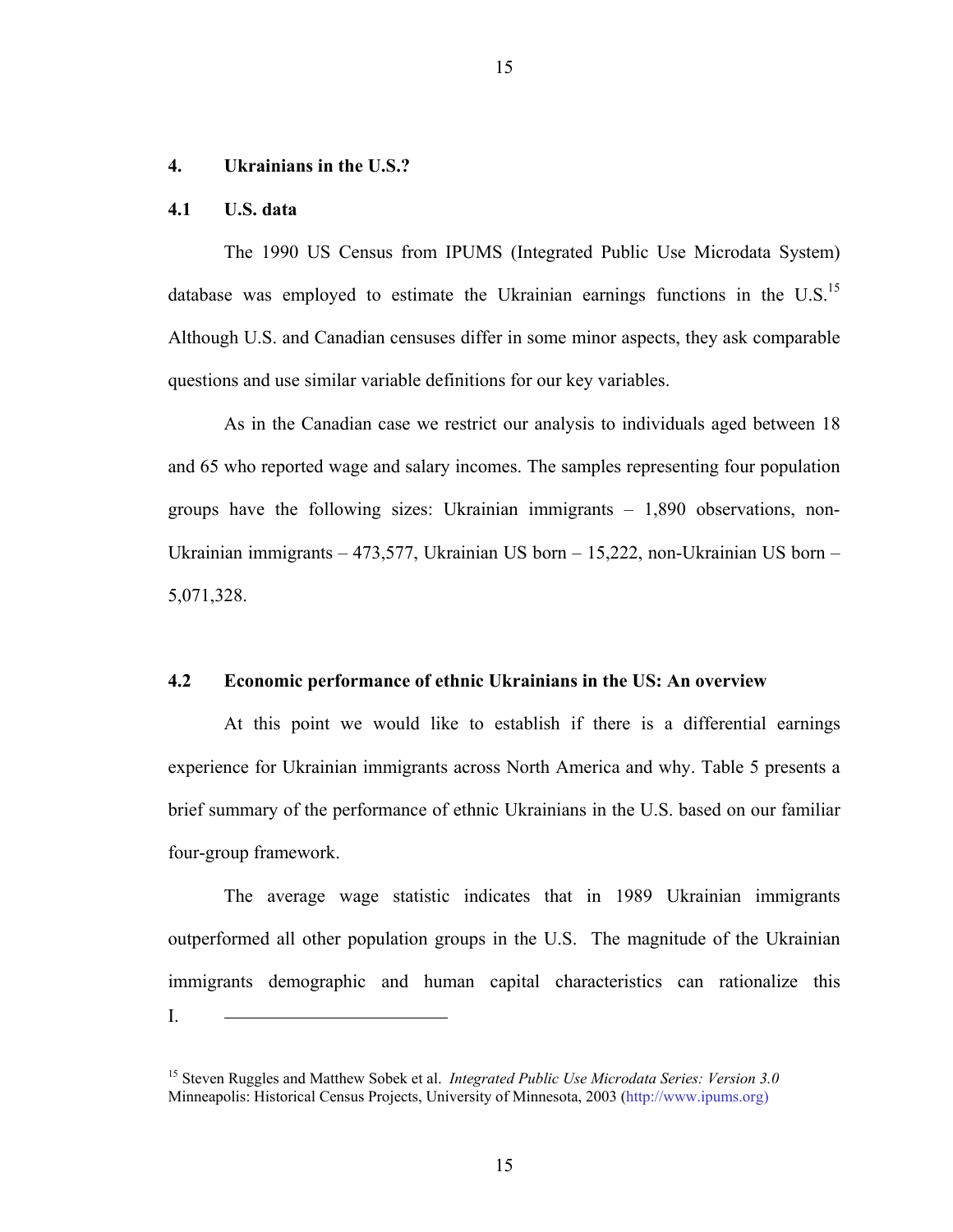phenomenon. First, a greater average age (45 vs. 37) suggests that Ukrainian immigrants have more work experience. Next, the percentage of the legally married is the highest for the foreign born Ukrainians.<sup>16</sup> Third, Ukrainian immigrants were the most educated with 34 percent having a university education.<sup>17</sup> Fourth, Ukrainian immigrants reported a better command of English than their non-Ukrainian counterparts (93 vs. 77 percent). Finally, Ukrainian immigrants were more likely employed in skilled or professional occupations than workers from the other population groups.

Using our earlier specifications and methodology, we construct age-earnings profiles for the United States. Figure 8 illustrates the critical point that ethnic Ukrainians born in the U.S. outperform non-Ukrainian immigrants and all other US-born population categories until age 50 when Ukrainian immigrants dominate all population groups.

Comparing the Canadian and the U.S. experience, we can conclude that Ukrainian immigrants, in terms of their performance relative to the other population groups, are doing better in the United States than in Canada. The question is why? We now turn to an analysis that will shed light on this question.

#### **4.3 Decomposition of the cross-country earnings differentials**

In order to compare the economic performance of ethnic Ukrainians across the U.S.-Canada border we use 1991 Canadian census and 1990 U.S. census micro data<sup>18</sup>.

<span id="page-18-1"></span><span id="page-18-0"></span>

<sup>&</sup>lt;sup>16</sup> Greater labour force attachment is associated with being married.<br><sup>17</sup> Only 23 percent of non-Ukrainian immigrants and 22 percent of the non-Ukrainian U.S. born reported university degrees. 18

<span id="page-18-2"></span><sup>&</sup>lt;sup>18</sup> Although the latest Canadian census data is available for 1996, there is no matching census data for the U.S., where censuses are conducted every ten years. Therefore, the closest match between the two countries occurs in 1990 (U.S.) and 1991 (Canada).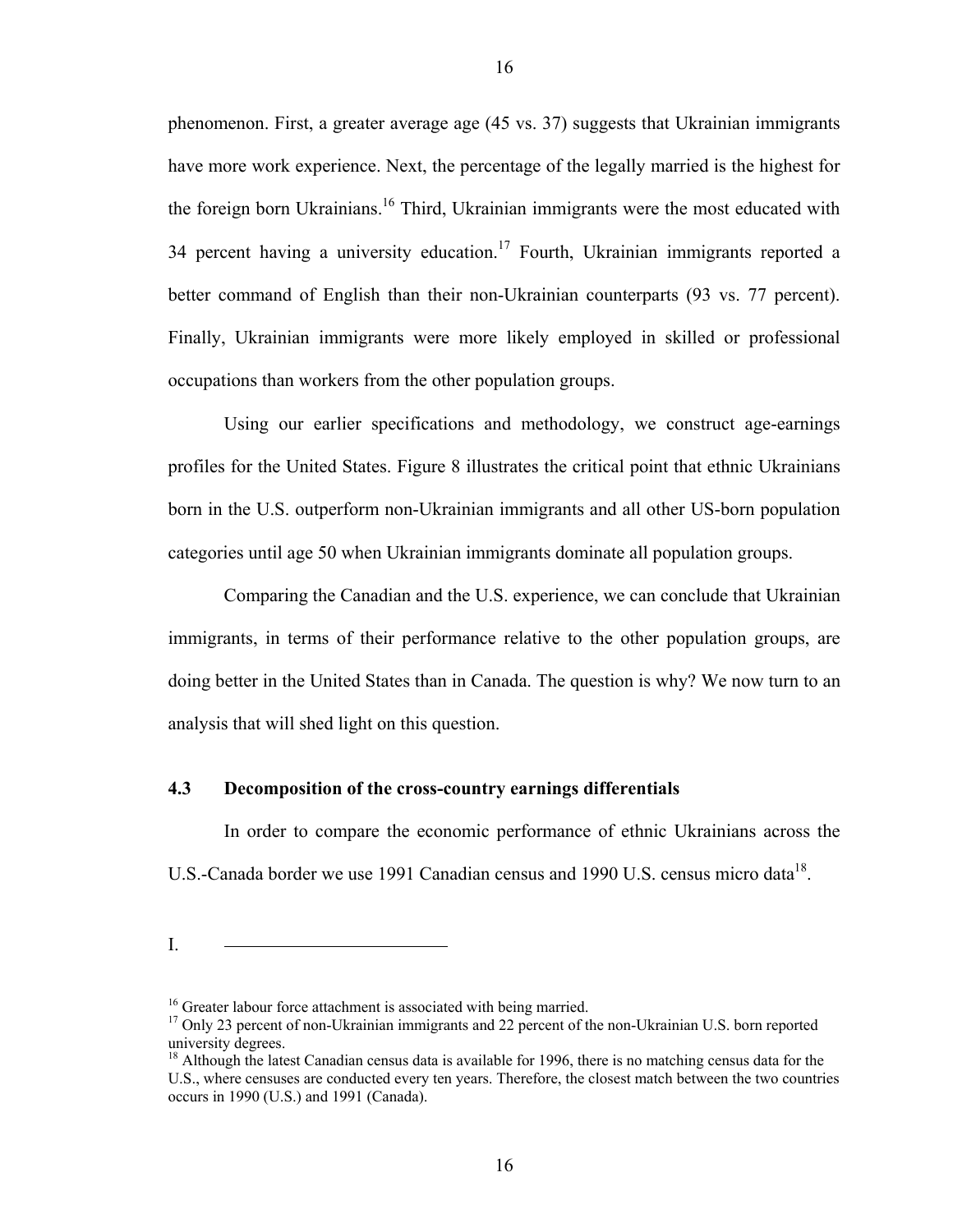Using the CPI and average 1990 exchange rate, we convert 1989 wages earned in US dollars into their 1990 Canadian dollar equivalent. Figure 9 illustrates the relative earnings performance of Ukrainian immigrants in the United States and Canada.

The diagram indicates a substantial earnings differential across the two countries. Is this differential explained by the difference in human capital endowments, or by other factors related to the cross-country variations in technological and labour market structures? Leaving aside the nature of the earnings differential not attributed to human capital characteristics, we first estimate how much of the observed earnings differential for Ukrainian immigrants resident in the two countries is explained by the difference in their human capital endowments. The result of this analysis will allow us to partially assess the effectiveness of immigration policies in Canada and the US in sorting out Ukrainian immigrants with the more productive human capital. Incidentally, this would also allow us to estimate the opportunity cost in terms of forgone earnings for Ukrainian immigrants who stay in Canada rather than move on to the US.<sup>[19](#page-19-0)</sup>

According to the Blinder-Oaxaca methodology we employ, the wage differential between the two groups could be represented as the sum of the two components: one part attributed to the different earnings generating structure, the other – explained by the difference in human capital endowments. Traditionally, this approach has been used in studies of labour market discrimination, meaning that the first component represents the wage disadvantage due to discrimination. The particular challenge of this paper is to apply this framework to investigate the immigrants' selection process across the two I.

<span id="page-19-0"></span> $19$  This cross border movement is very easy after Ukrainian immigrants acquire Canadian citizenship given the NAFTA TN-1visa.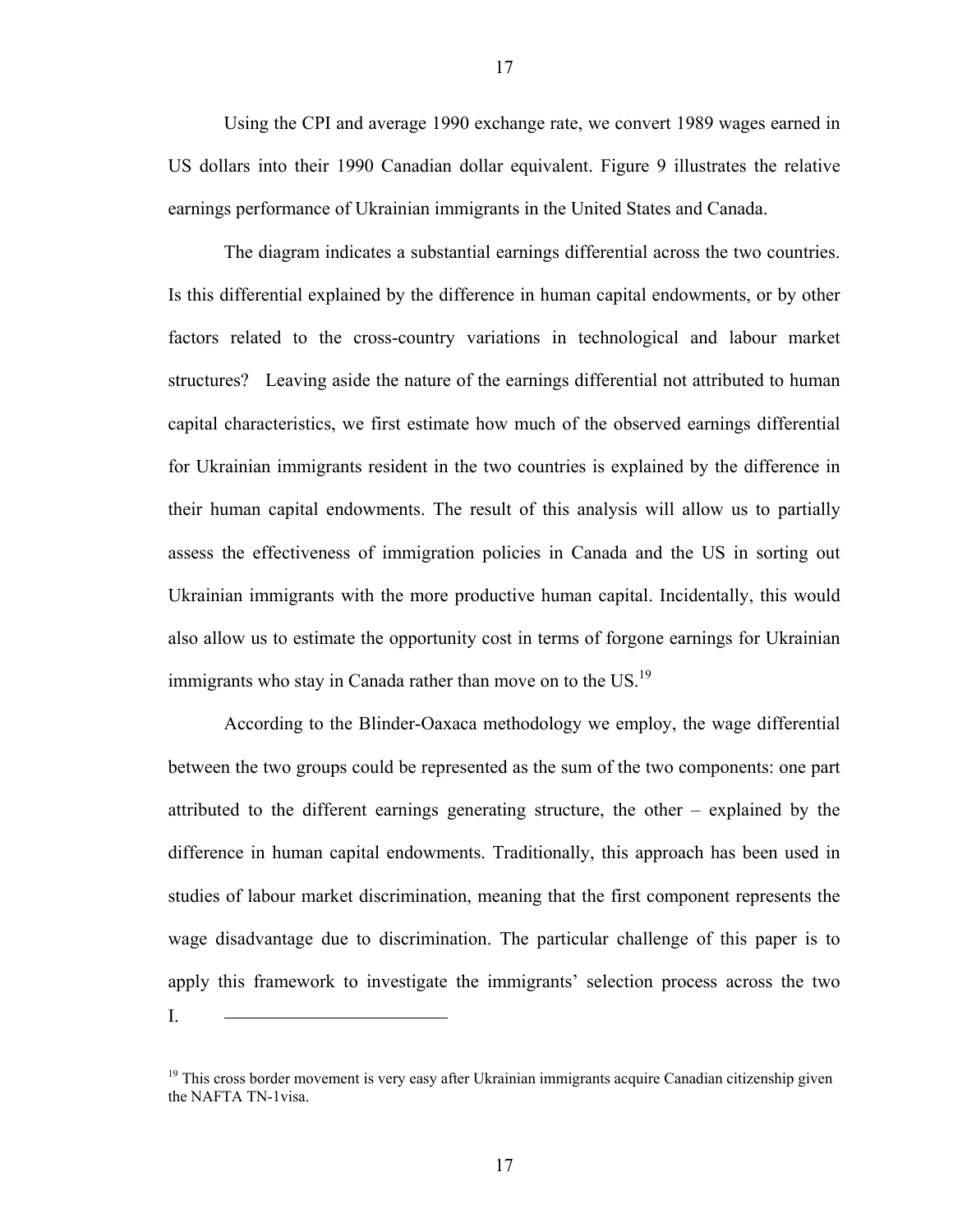countries, which is essentially a discrimination process. In our view, Canada with its more restrictive point-based assessment system "discriminates" against less skilled immigrants who plan to migrate to North America.

Given the Ukrainian immigrant wage earnings are generated in two different economies, we acknowledge the need for a strong technological assumption. Indeed, the higher labour productivity of Ukrainian immigrants observed in the United Stated could be explained by a higher total factor productivity or by a higher capital-labour ratio. If we invoke that all differences in technology between Canada and the United States is owing to Hicks-neutral differences, than the reported earnings estimates below will capture any technology difference in differences in the estimated coefficients in the earnings functions and will be noted as such when reported.<sup>20</sup>

We now turn to estimating the sources of earnings differences between Ukrainians resident in the US and Canada with earnings differential equation in the following matrix form:

*Equation 4.* 

$$
\ln W_{US} - \ln W_{CAN} = \overline{X}_{CAN}^T (\hat{\beta}_{US} - \hat{\beta}_{CAN}) + (\overline{X}_{US} - \overline{X}_{CAN})^T \hat{\beta}_{US}
$$
  
where

 $\hat{\beta}_{\text{CAN}}$  - vector of the estimated coefficients for Canadian sample;

 $\hat{\beta}_{US}$  - vector of the estimated coefficients for the US sample;

 $\overline{X}_{CAN}$  - vector of mean values of explanatory variables for the Canadian sample;

 $\overline{X}_{US}$  - vector of mean values of explanatory variables for the US sample;

<span id="page-20-0"></span><sup>&</sup>lt;sup>20</sup> Hicksian neutrality implies that production function of one country equals production function of the other country multiplied by a constant.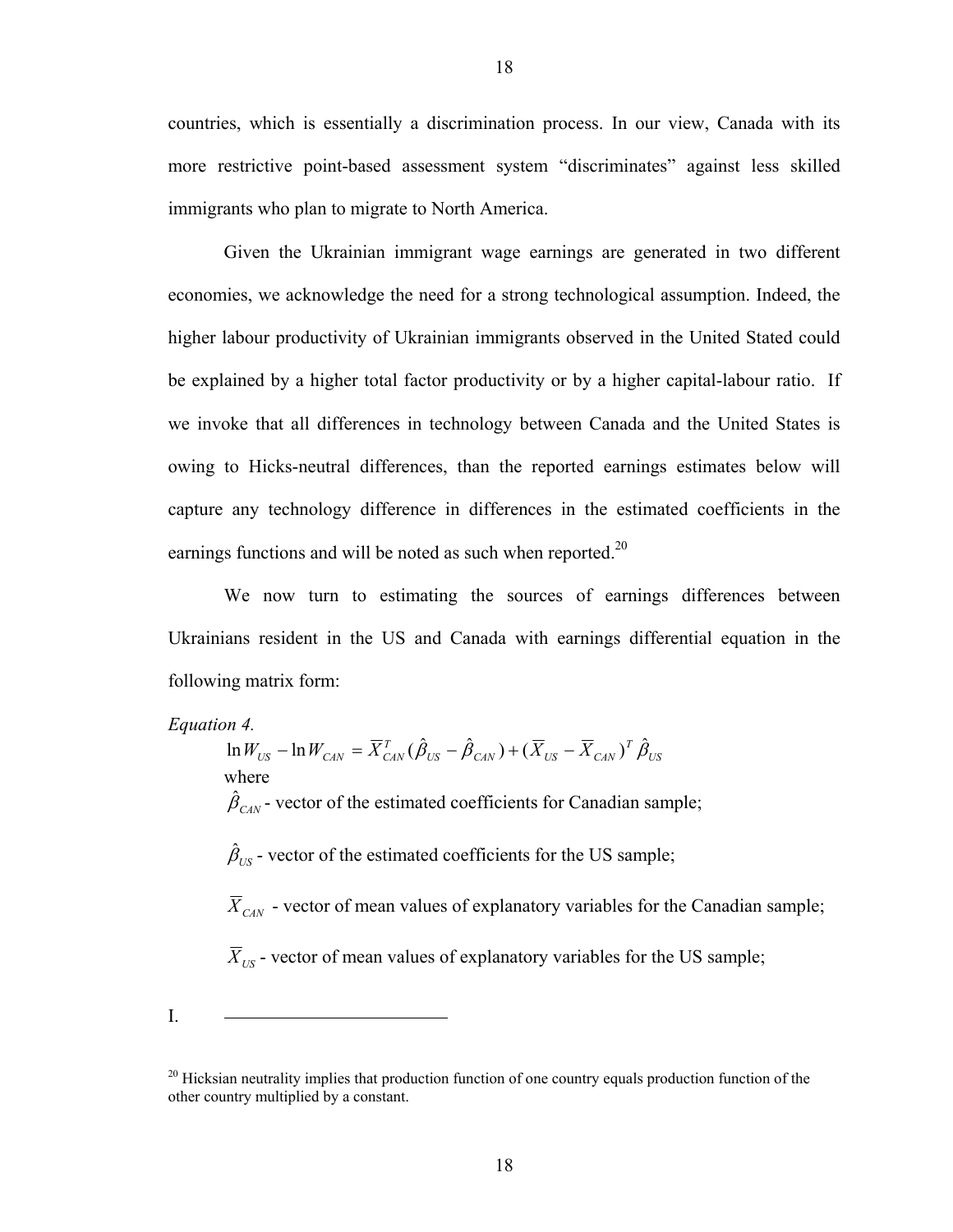$\hat{\beta}_{US} - \hat{\beta}_{CAN}$  – difference in the wage generating structure between the US and Canada;

 $\overline{X}_{US} - \overline{X}_{CAN}$  - difference in the human capital endowments between the Ukrainian immigrants in Canada and their American counterparts.

The first term in the right-hand side of this equation represents an earnings differential that is not explained by the difference in productive characteristics. In the context of our study this could be interpreted as the wage premium for a Ukrainian immigrant in Canada moving to the US. The second term represents an earnings differential due to the higher human capital endowments for the Ukrainian immigrants in the US.<sup>21</sup> Variances of the estimates of those components are calculated according to the following formulas:

$$
\text{var}[\overline{X}_{\text{CAN}}^T(\hat{\beta}_{\text{US}} - \hat{\beta}_{\text{CAN}})] = \overline{X}_{\text{CAN}}^T[\text{var}(\hat{\beta}_{\text{US}}) + \text{var}(\hat{\beta}_{\text{CAN}})]\overline{X}_{\text{CAN}}
$$

$$
\text{var}[(\overline{X}_{\text{US}} - \overline{X}_{\text{CAN}})^T \hat{\beta}_{\text{US}}] = (\overline{X}_{\text{US}} - \overline{X}_{\text{CAN}})^T \text{var}(\hat{\beta}_{\text{US}})(\overline{X}_{\text{US}} - \overline{X}_{\text{CAN}})
$$

For Ukrainian immigrants in Canada and in the US we estimate vectors

 $\hat{\beta}_{US}, \hat{\beta}_{CAN}, \bar{X}_{US}, \bar{X}_{CAN}$  using the log-linear equation specified earlier.

Our calculations indicate that 19 percent of the 22.5 percent earnings advantage of Ukrainian immigrants in the US over their Canadian counterparts, is owing to the greater endowment of human capital for Ukrainian immigrants resident in the U.S. and only 3.5 percent is explained by other factors.<sup>22</sup>

<span id="page-21-1"></span><span id="page-21-0"></span> $^{22}$  The estimated human capital component was found statistically significant with standard deviation 1.71. The estimated effect of other factors, including technology, was small and its contribution to the wage differential was statistically insignificant with standard deviation 3.67.  $21$  In this application of Oaxaca-Binder technique we consider the U.S. wage structure as a benchmark.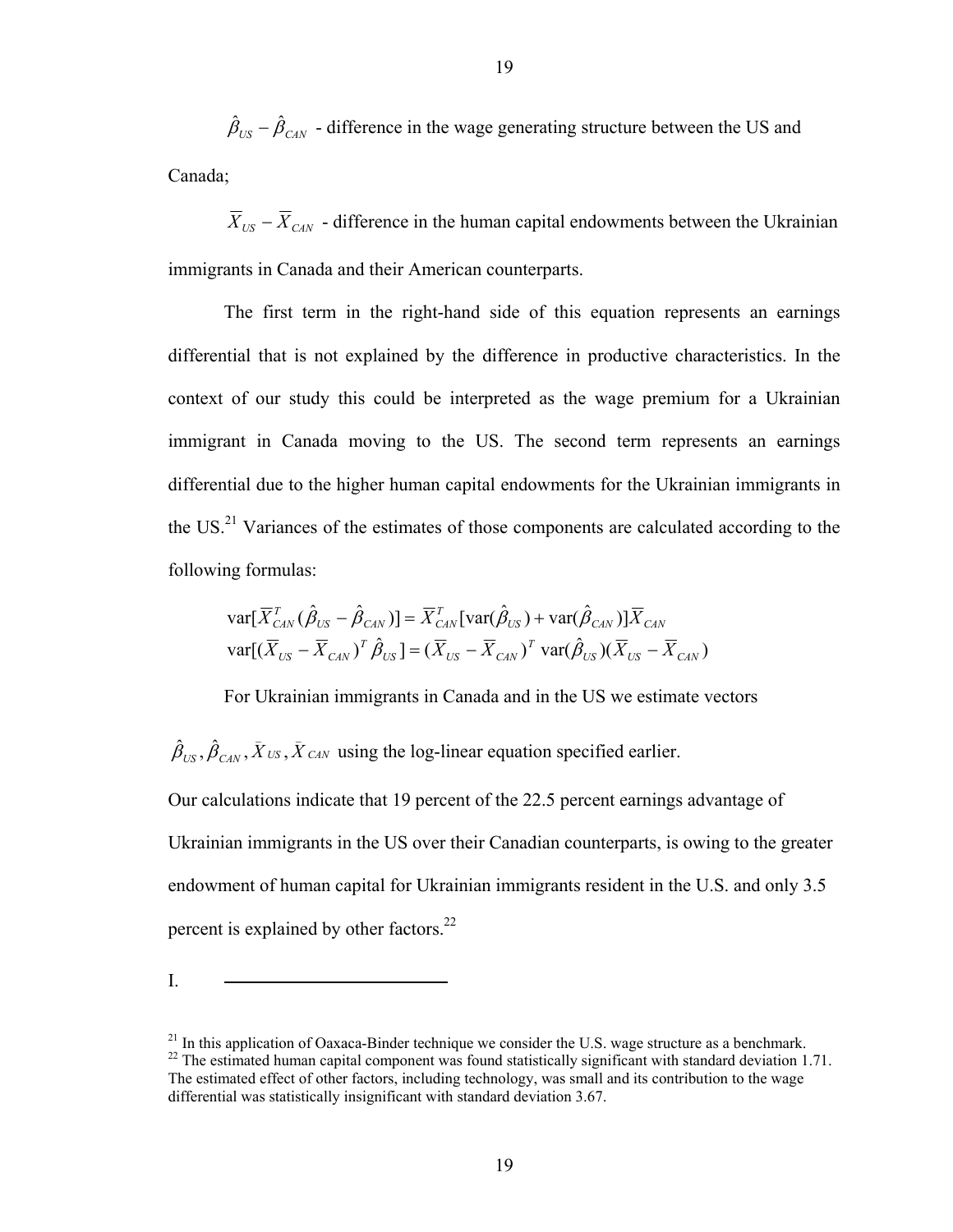#### **5. Conclusions**

Our study of economic performance of Ukrainian immigrants based on 1996 Canadian census data suggests that among all immigrants entering Canada Ukrainians demonstrate above average economic performance in terms of their wage earnings. The relative success of Ukrainian immigrants could be explained by greater official language abilities, a more favorable occupational distribution, and greater education. These effects translate into a higher peaked age-earnings profile, a faster rate of assimilation and an earlier catch up age with respect to Canadian born earnings. In addition, compared to other immigrants Ukrainians enjoyed a greater earnings-enhancing effect from obtaining Canadian citizenship. In fact, the lifetime earnings pattern for naturalized Ukrainians is similar to the Canadian born cohort.

Our findings also show that Ukrainian immigrants tend to experience a larger sheepskin effect than the rest of the Canadian immigrant population. This suggests that Canadian employees value a Ukrainian degree more than other foreign degrees. We also found that Ukrainian ethnicity alone makes no difference, in terms of earnings performance, for a Canadian-born ethnic Ukrainian.

In contrast to their Canadian experience, the economic success of Ukrainians in the United States is more pronounced. Ukrainian ethnicity in both foreign and US-born populations yields substantially higher age-earnings profiles than the aggregate of the rest of the ethnic groups.

The cross-country comparison of the labour market performances suggests that more productive Ukrainian immigrants enter the U.S. contrary to what a naïve analysis of

20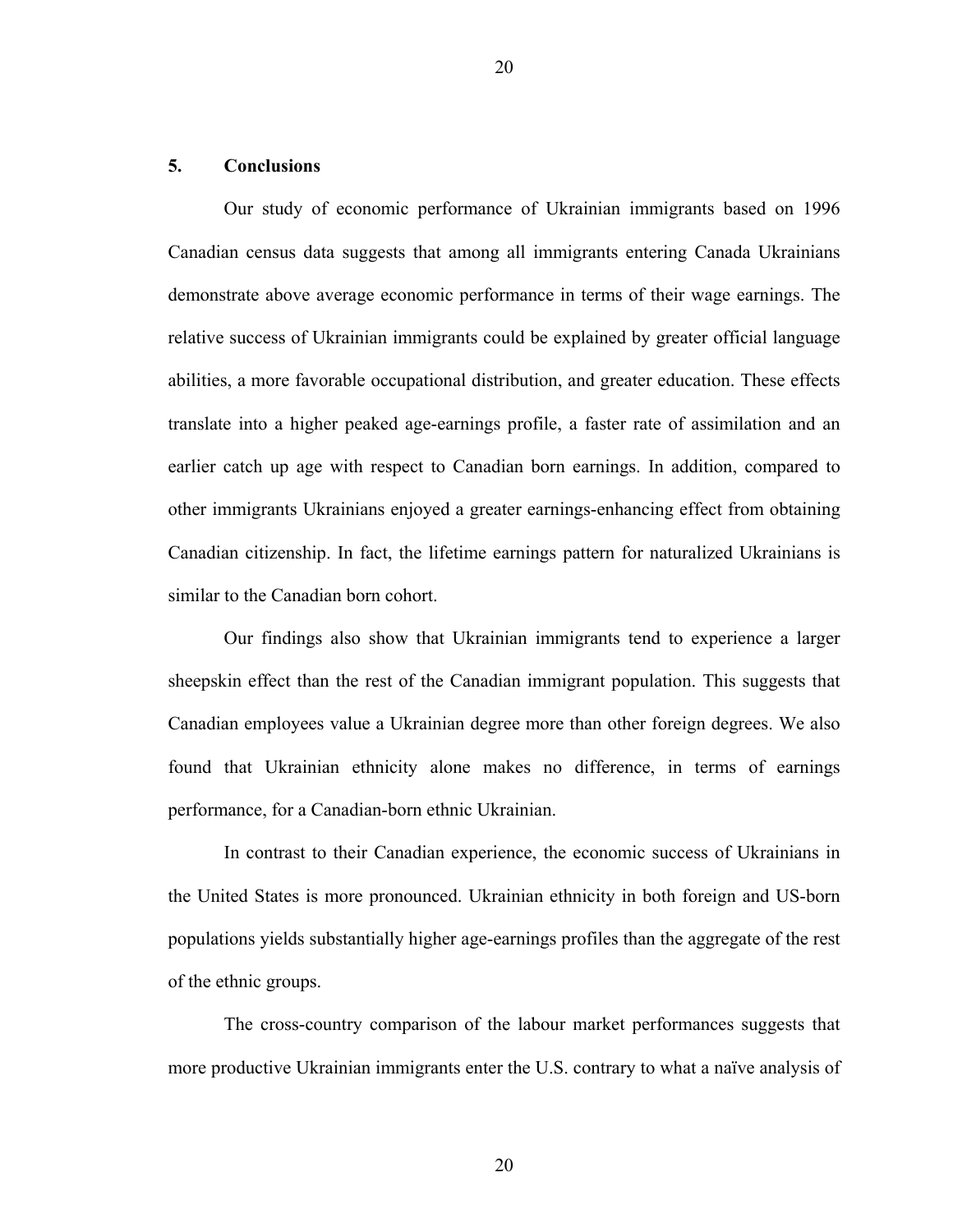two countries immigration policies would suggest. This offers support to Borjas view that more skilled immigrants self-select to enter the U.S. regardless of the immigrant screening device employed by Canada. In short, the Canadian selection system fails to attract Ukrainian immigrants with greater human capital. Thus, there exist little economic incentive for Ukrainian immigrant resident in Canada to move the United States.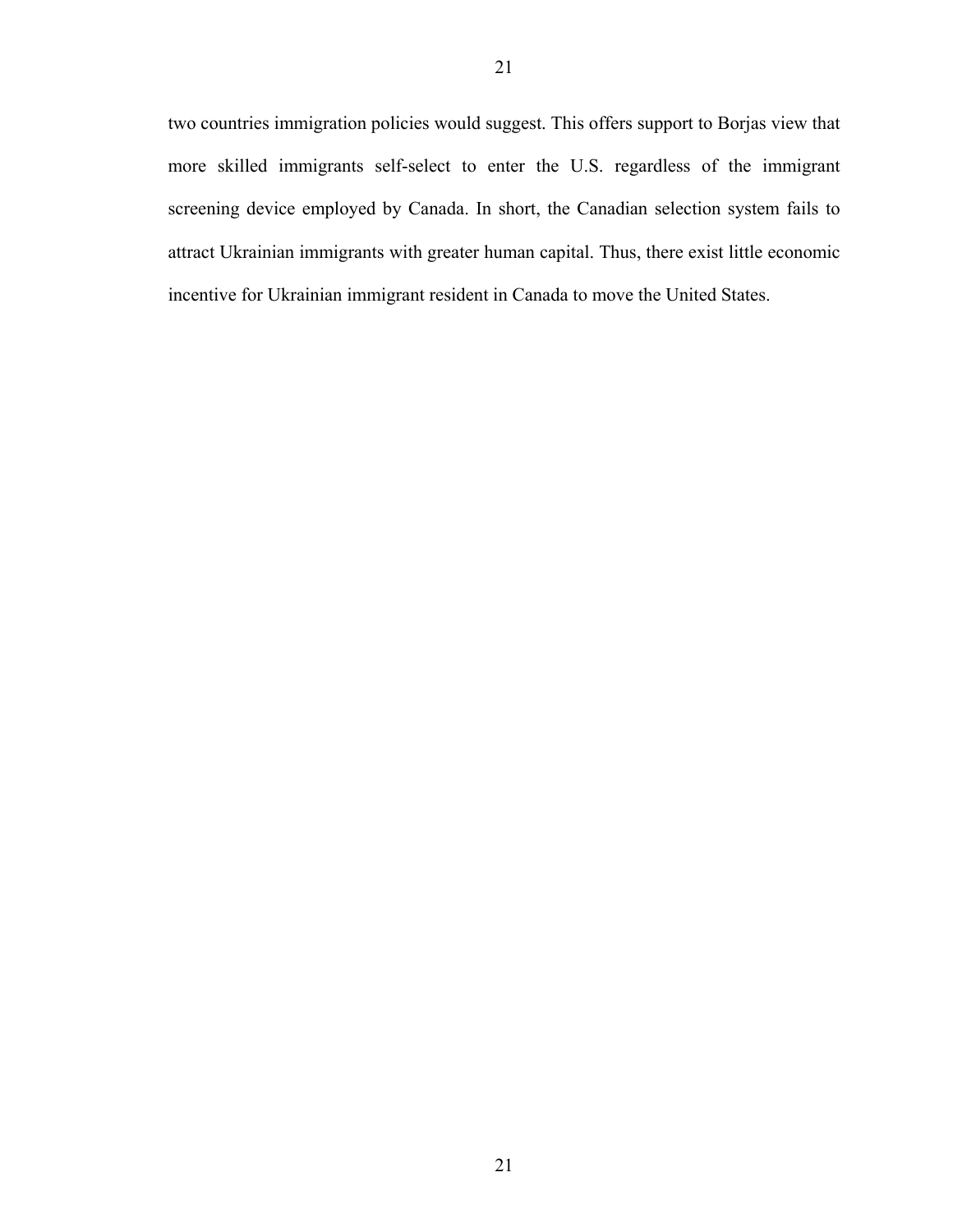#### **References**

- Belman, D. and J. Heywood. 1991. Sheepskin effects in the returns to education: an examination of women and minorities. *Review of Economics and Statistics* 73 (4): 720-724.
- Betts, J. and M. Lofstrom. 1998. The Educational Attainment of Immigrants: Trends and Implications. NBER Working Paper.
- Blackaby, D., D. Leslie, P. Murphy, and N. O'Leary. 1998. The ethnic wage gap and employment differentials in the 1990s: Evidence for Britain. *Economics Letters* 58: 97–103.
- Blinder, A. 1973. Wage Discrimination: Reduced Form and Structural Estimates. *Journal of Human Resources* 8: 436–55.
- Borjas, G. 1987. Self-Selection and the Earnings of Immigrants. *American Economic Review* 77 (4): 531–51.
	- ———. 1993. Immigration Policy, National Origin, and Immigrant Skills: A Comparison of Canada and the United States. In *Small Differences that Matter: Labor Markets and Income Maintenance in Canada and the United States*, edited by David Card and Richard Freeman. University of Chicago Press.
	- ———. 1990. Self-Selection and the Earnings of Immigrants: A Reply. *American Economic Review* 80 (1): 305–08.
- Boyd, M. 1992. Gender, Visible Minority, and Immigrant Earnings Inequality: Reassessing an Employment Equity Premise, in V. Satzewich (ed.) *Deconstructing a Nation: Immigration, Multiculturalism and Racism in* '*90s Canada,* Halifax: Fernwood Publishing: 279–321.
- Bratsberg B, Ragan JF, Nasir ZM (2002) The effect of naturalization on wage growth: A panel study of young male immigrants, *Journal of Labor Economics* 20 (3): 568- 597
- Chiswick, B. 1978. The Effect of Americanization on the Earnings of Foreign-Born Men. *Journal of Political Economy* 86 (5) : 897–922.
- ———. 1983. The Earnings and Human Capital of American Jews. *Journal of Human Resources* 18: 313–36.
- ———. 1993. The Skills and Economic Status of American Jewry: Trends over the Last Half-Century. *Journal of Labor Economics* 11 (1): 229–42.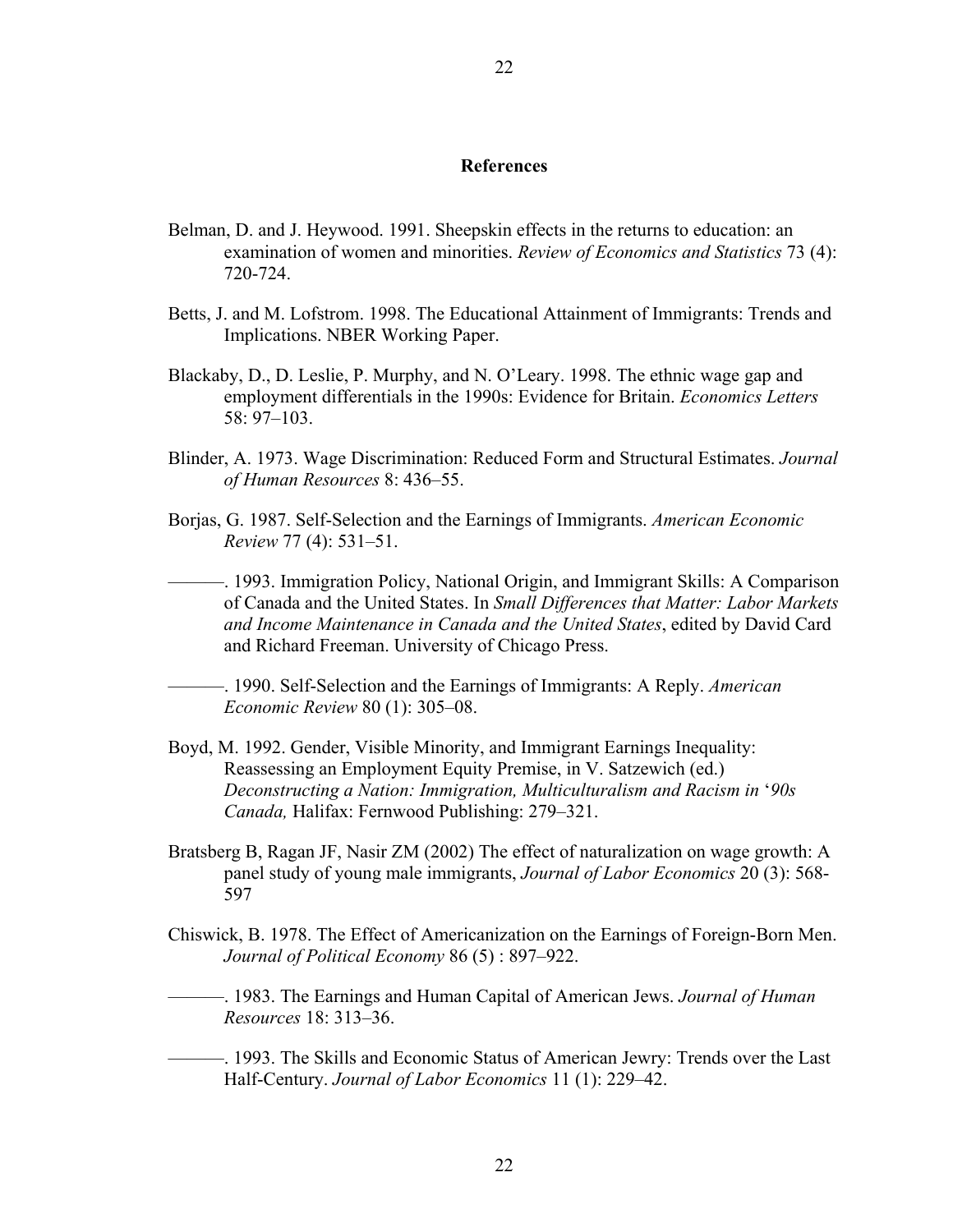- DeVoretz, D. and J. Dean. 1996. The Economic Performance of Jewish Immigration to Canada: A Case of Double Jeopardy. Working paper. Research on Immigration and Integration in the Metropolis.
- Ferrer A. and M. Riddell. 2002. The role of credentials in the Canadian labour market. *Canadian Journal of Economics* 35 (4): 87–905.
- Isajiw, W., A. Sev'er, and L. Driedger, 1993. Ethnic identity and social mobility: A test of the "drawback model." *Canadian Journal of Sociology* 18: 179–98.
- Isajiw, W., V. Satzewich, and E. Duvalko. 2002. Fourth Wave Immigrants from Ukraine, 1991–2001: Results of a New Study. CIUS seminar presentation. University of Toronto.
- Jaeger, D. and M. Page. 1996. Degrees matter: new evidence on sheepskin effects in the returns to education. *Review of Economics and Statistics* 78 (4): 733–39.
- Li, P. 1992. Race and Gender as Bases of Class Fractions and their Effects on Earnings. *Canadian Review of Sociology and Anthropology,* 29: 488–510.
- Oaxaca, R. 1973. Male-female wage differentials in urban labor markets. *International Economic Review* 14: 693–709.
- Pendakur, K. and Pendakur, R. 1998. The Colour of Money: Earnings Differentials Among Ethnic Groups in Canada. *Canadian Journal of Economics* 31(3): 518–48.
- Reitz, J. and R. Breton. 1994. The Illusion of Difference: Realities of Ethnicity in Canada and the United States, Toronto: C. D. Howe Institute.
- Stelcner, M. and N. Kyriazis. 1995. An empirical analysis of earnings among ethnic groups in Canada, *International Journal of Contemporary Sociology* 32, 41-79
- Suzuki, M. 2002. Selective Immigration and Ethnic Economic Achievement: Japanese Americans before World War II. *Explorations in Economic History* 39**:** 254–81
- Swidinsky, R. 1997. White-Visible Minority Earnings Differentials: A Comparison of Immigrant and Native-Born Canadians. Guelph, Ontario: University of Guelph, Department of Economics.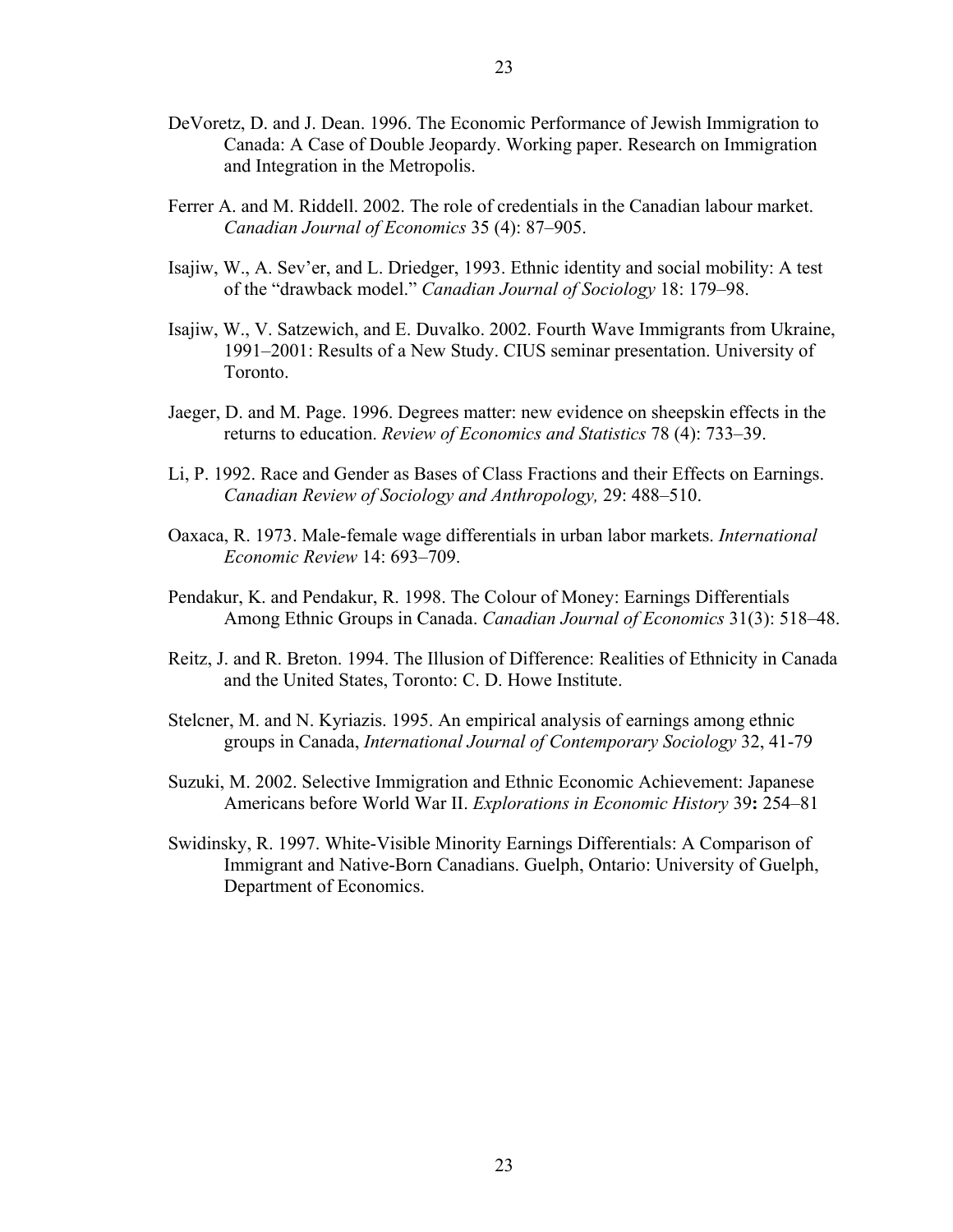| rabic 1. Descriptive statistics for Canadian population groups |                |                        |           |                         |                |                            |           |                             |
|----------------------------------------------------------------|----------------|------------------------|-----------|-------------------------|----------------|----------------------------|-----------|-----------------------------|
|                                                                |                | <b>Ukrainian</b>       |           | Non-Ukrainian           |                | <b>Ukrainian</b>           |           | Non-Ukrainian               |
|                                                                |                | <b>Immigrants (UI)</b> |           | <b>Immigrants (NUI)</b> |                | <b>Canadian Born (UCB)</b> |           | <b>Canadian Born (NUCB)</b> |
|                                                                | Frequency      | Percentage             | Frequency | Percentage              | Frequency      | Percentage                 | Frequency | Percentage                  |
| Total (from 18 to                                              | 547            |                        | 63570     |                         | 11950          |                            | 242727    |                             |
| 65 years old)                                                  |                |                        |           |                         |                |                            |           |                             |
| Age                                                            |                |                        |           |                         |                |                            |           |                             |
| Mean                                                           | 42.46          |                        | 41.55     |                         | 36.44          |                            | 37.33     |                             |
| <b>Sex</b>                                                     |                |                        |           |                         |                |                            |           |                             |
| Female                                                         | 246            | 45.00                  | 29404     | 46.30                   | 5902           | 49.40                      | 113980    | 47.00                       |
| Male                                                           | 301            | 55.00                  | 34166     | 53.70                   | 6048           | 50.60                      | 128747    | 53.00                       |
| Marital status, %                                              |                |                        |           |                         |                |                            |           |                             |
| <b>Divorced</b>                                                | 48             | 8.80                   | 4042      | 6.40                    | 929            | 7.80                       | 20843     | 8.60                        |
| <b>Legally married</b>                                         | 370            | 67.60                  | 43457     | 68.40                   | 6456           | 54.00                      | 124897    | 51.50                       |
| <b>Separated</b>                                               | 20             | 3.70                   | 2208      | 3.50                    | 348            | 2.90                       | 7972      | 3.30                        |
| <b>Never married</b>                                           | 99             | 18.10                  | 12966     | 20.40                   | 4096           | 34.30                      | 86363     | 35.60                       |
| Widowed                                                        | 10             | 1.80                   | 897       | 1.40                    | 121            | 1.00                       | 2652      | 1.10                        |
|                                                                |                |                        |           |                         |                |                            |           |                             |
| Highest degree,                                                |                |                        |           |                         |                |                            |           |                             |
| certificate or                                                 |                |                        |           |                         |                |                            |           |                             |
| diploma, %                                                     |                |                        |           |                         |                |                            |           |                             |
| High school and                                                | 198            | 36.20                  | 28444     | 44.70                   | 5729           | 47.90                      | 119732    | 49.30                       |
| lower                                                          |                |                        |           |                         |                |                            |           |                             |
| Diploma or                                                     |                |                        |           |                         |                |                            |           |                             |
| certificate (above                                             | 202            | 36.90                  | 20745     | 32.60                   | 4124           | 34.50                      | 81710     | 33.70                       |
| high school)                                                   |                |                        |           |                         |                |                            |           |                             |
| <b>Bachelor</b>                                                | 84             | 15.40                  | 8623      | 13.60                   | 1518           | 12.70                      | 28853     | 11.90                       |
| <b>Bachelor</b> plus                                           |                |                        |           |                         |                |                            |           |                             |
| (bachelor+,                                                    | 55             | 10.10                  | 4799      | 7.50                    | 541            | 4.50                       | 11503     | 4.70                        |
| masters, medical)                                              |                |                        |           |                         |                |                            |           |                             |
| <b>Earned doctorate</b>                                        | $\,$ 8 $\,$    | 1.50                   | 959       | 1.50                    | 38             | 0.30                       | 929       | 0.40                        |
| Knowledge of                                                   |                |                        |           |                         |                |                            |           |                             |
| <b>Official</b>                                                |                |                        |           |                         |                |                            |           |                             |
| Languages, %                                                   |                |                        |           |                         |                |                            |           |                             |
| <b>English only</b>                                            | 456            | 83.40                  | 51397     | 80.90                   | 11096          | 92.90                      | 147778    | 60.90                       |
| <b>French only</b>                                             | 2              | 0.40                   | 1644      | 2.60                    | 4              | 0.00                       | 36880     | 15.20                       |
| <b>Both English and</b>                                        |                |                        |           |                         |                |                            |           |                             |
| French                                                         | 78             | 14.30                  | 8404      | 13.20                   | 848            | 7.10                       | 58009     | 23.90                       |
| <b>Neither English</b>                                         |                |                        |           |                         |                |                            |           |                             |
| nor French                                                     | 11             | 2.00                   | 2125      | 3.30                    | $\overline{2}$ | 0.00                       | 60        | 0.00                        |
| Home Language,                                                 |                |                        |           |                         |                |                            |           |                             |
| $\frac{0}{0}$                                                  |                |                        |           |                         |                |                            |           |                             |
| <b>English only</b>                                            | 343            | 62.70                  | 35576     | 56.00                   | 11772          | 98.50                      | 166758    | 68.70                       |
| <b>French only</b>                                             | 6              | 1.10                   | 2609      | 4.10                    | 51             | 0.40                       | 71775     | 29.60                       |
| <b>Both English and</b>                                        |                |                        |           |                         |                |                            |           |                             |
| French                                                         | $\overline{c}$ | 0.40                   | 167       | 0.30                    | 10             | 0.10                       | 1034      | 0.40                        |
| Other                                                          | 196            | 35.80                  | 25218     | 39.70                   | 117            | 1.00                       | 3160      | 1.30                        |
| <b>Occupation</b> (1991                                        |                |                        |           |                         |                |                            |           |                             |
| NOC), %                                                        |                |                        |           |                         |                |                            |           |                             |
| Professional                                                   |                |                        |           |                         |                |                            |           |                             |
| (includes                                                      |                |                        | 19278     |                         |                |                            |           |                             |
|                                                                | 197            | 36.00                  |           | 30.30                   | 3637           | 30.40                      | 72311     | 29.80                       |
| managerial)<br><b>Skilled</b>                                  | 113            | 20.70                  | 13301     | 20.90                   | 2708           | 22.70                      | 53825     | 22.20                       |
| <b>Low Skill</b>                                               | 237            | 43.30                  | 30991     | 48.80                   | 5605           | 46.90                      | 116591    | 48.00                       |
|                                                                |                |                        |           |                         |                |                            |           |                             |
| Weeks worked in                                                |                |                        |           |                         |                |                            |           |                             |
| 1995                                                           |                |                        |           |                         |                |                            |           |                             |
| Mean                                                           | 44.04          |                        | 43.75     |                         | 43.82          |                            | 43.40     |                             |
| Wage income                                                    |                |                        |           |                         |                |                            |           |                             |
| Mean, \$                                                       | 30508.44       |                        | 28902.14  |                         | 28811.57       |                            | 28613.88  |                             |

APPENDIX **Table 1. Descriptive statistics for Canadian population groups**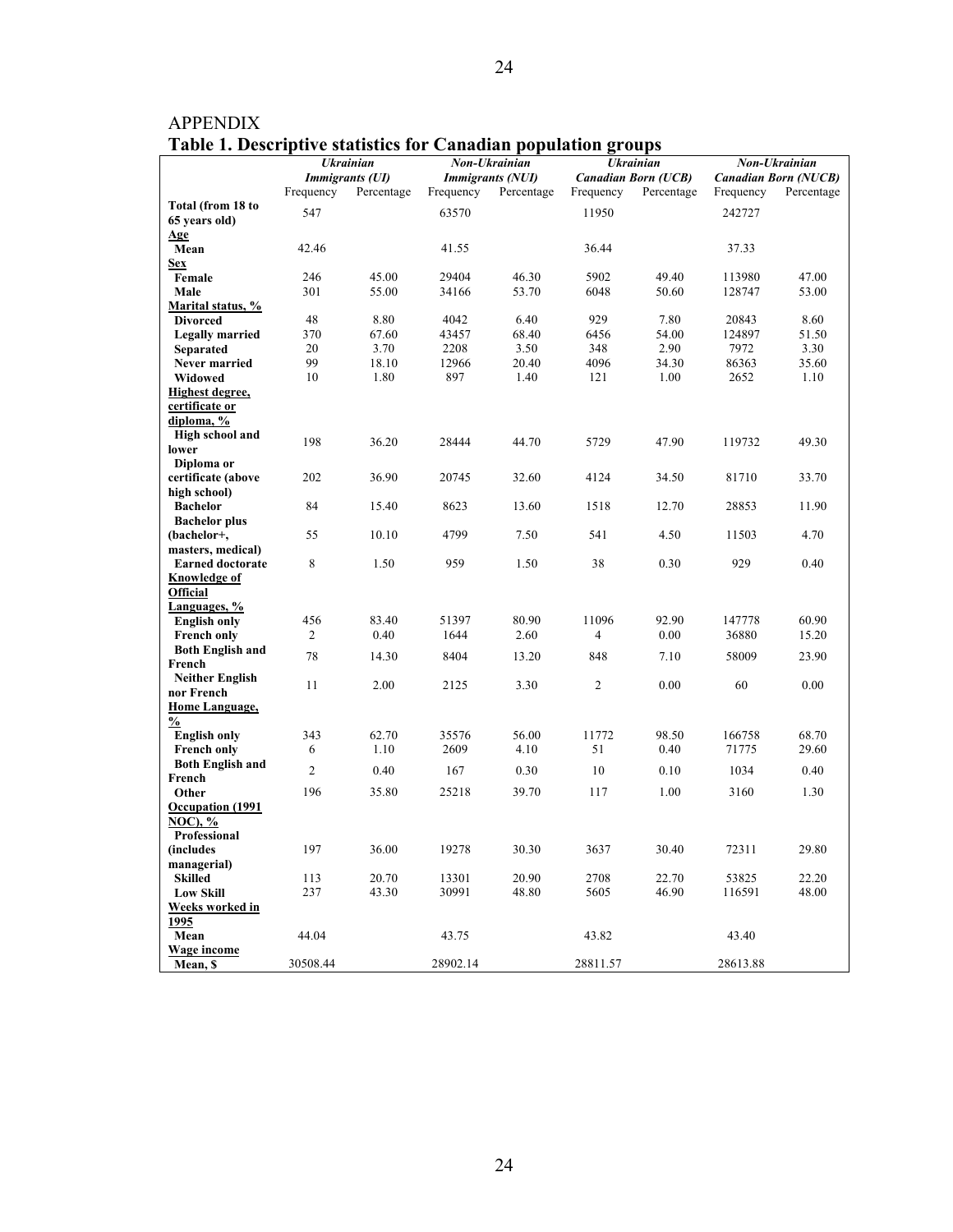|                     | $\mathbf{v}$ . $\mathbf{v}$<br>Ukrainian | Non-Ukrainian                         | Ukrainian     | $\overline{\text{Non-Ukrainian}}$ |
|---------------------|------------------------------------------|---------------------------------------|---------------|-----------------------------------|
|                     | Immigrants                               | Immigrants                            | Canadian Born | Canadian Born                     |
|                     | $N = 541$                                | $N=63,162$                            | $N=11,950$    | $N = 242,727$                     |
| Variables           |                                          | Estimated coefficients (t-statistics) |               |                                   |
| (Constant)          | 4.539                                    | 4.702                                 | 4.268         | 4.387                             |
|                     | (9.083)                                  | (107.451)                             | (8.752)       | (267.632)                         |
| <b>AGEP</b>         | 6.420E-02                                | 7.597E-02                             | .123          | .115                              |
|                     | (2.875)                                  | (40.941)                              | (32.125)      | (136.233)                         |
| <b>AGESQ</b>        | $-6.561E-04$                             | $-7.929E - 04$                        | $-1.343E-03$  | $-1.248E-03$                      |
|                     | $(-2.500)$                               | $(-36.541)$                           | $(-28.136)$   | $(-119.080)$                      |
| <b>YSIM</b>         | 2.395E-02                                | 2.315E-02                             |               |                                   |
|                     | (2.778)                                  | (3.737)                               |               |                                   |
| <b>YSIMSQ</b>       | $-2.895E-04$                             | $-1.390E-03$                          |               |                                   |
|                     | $(-1.790)$                               | $(-3.196)$                            |               |                                   |
| <b>FEMALE</b>       | $-.499$                                  | $-.315$                               | $-.405$       | $-.392$                           |
|                     | $(-7.903)$                               | $(-55.197)$                           | $(-32.122)$   | $(-140.867)$                      |
| <b>MARRIED</b>      | $-6.649E - 02$                           | 6.835E-02                             | 8.266E-02     | 7.977E-02                         |
|                     | $(-.876)$                                | (9.889)                               | (5.662)       | (25.117)                          |
| <b>OLN</b>          | .215                                     | 8.661E-02                             |               |                                   |
|                     | (.928)                                   | (5.376)                               |               |                                   |
| <b>DIPL</b>         | 9.388E-02                                | .117                                  | .105          | .103                              |
|                     | (1.218)                                  | (17.460)                              | (7.185)       | (32.009)                          |
| <b>BACH</b>         | .138                                     | .215                                  | .233          | .254                              |
|                     | (1.347)                                  | (23.083)                              | (10.828)      | (52.063)                          |
| <b>BACHPL</b>       | $3.234E - 02$                            | .281                                  | .280          | .340                              |
|                     | (.261)                                   | (23.473)                              | (8.543)       | (47.737)                          |
| PHD                 | .210                                     | .497                                  | .504          | .373                              |
|                     | (.781)                                   | (20.822)                              | (4.515)       | (16.523)                          |
| <b>SKL</b>          | .281                                     | .177                                  | .223          | .204                              |
|                     | (3.251)                                  | (23.585)                              | (13.454)      | (56.032)                          |
| <b>PROF</b>         | .381                                     | .345                                  | .372          | .351                              |
|                     | (4.612)                                  | (46.407)                              | (22.186)      | (94.248)                          |
| <b>LNWKSWK</b>      | .926                                     | .801                                  | .819          | .823                              |
|                     | (15.789)                                 | (137.630)                             | (60.761)      | (289.441)                         |
| Adj. $R^2$          | .49                                      | .44                                   | .51           | .50                               |
| <b>F-statistics</b> | 37.99                                    | 3563.14                               | 1059.72       | 22688.21                          |

*Table 2***. Estimation of log-linear earnings model**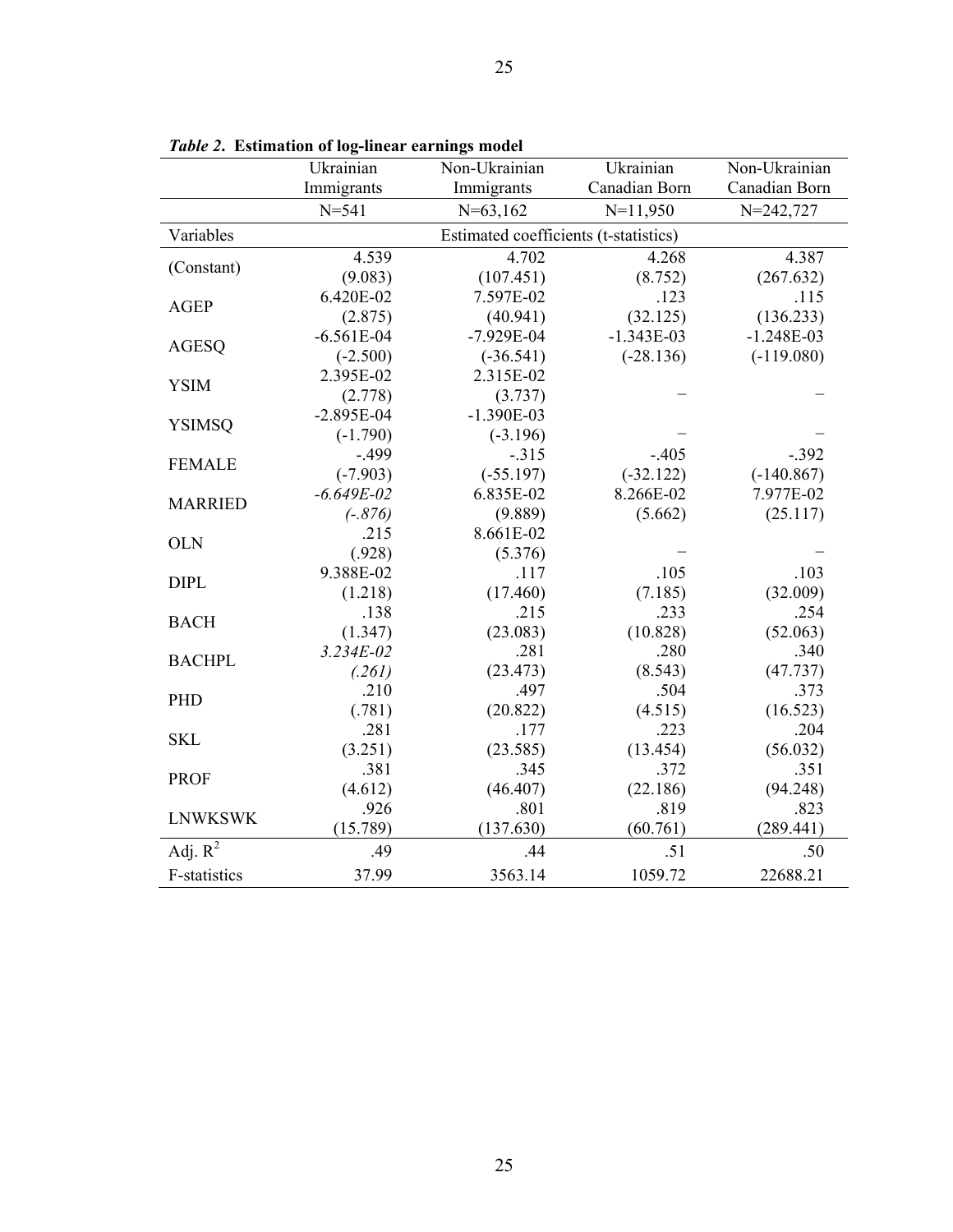|                         | Ukrainian                           | Non-Ukrainian | Ukrainian | Non-Ukrainian               |  |  |  |  |
|-------------------------|-------------------------------------|---------------|-----------|-----------------------------|--|--|--|--|
| Years of schooling      | Immigrants                          | Immigrants    |           | Canadian born Canadian born |  |  |  |  |
|                         | % of return due to sheepskin effect |               |           |                             |  |  |  |  |
| 5-8 Yrs Schooling       | 2.5                                 | 0.517         | $-1.013$  | $-0.346$                    |  |  |  |  |
| 9 Years Schooling       | 3.511                               | 1.441         | $-0.479$  | 0.175                       |  |  |  |  |
| 10 Years Schooling      | 3.8                                 | 1.7023        | 0.2       | 0.637                       |  |  |  |  |
| 11 Years Schooling      | 5.5                                 | 2.981         | 0.187     | 1.2                         |  |  |  |  |
| 12 Years Schooling      | 6.2                                 | 2.723         |           | 1.5                         |  |  |  |  |
| 13 Years Schooling      | 9.5                                 | 4.761         | 4.2       | 3.9                         |  |  |  |  |
| 14-17 Years Schooling   | 19.1                                | 14.4          | 12.6      | 13                          |  |  |  |  |
| 18 More Years Schooling | 22.8                                | 29.5          | 30.8      | 32.5                        |  |  |  |  |

26

### *Table 4***. Estimation of citizenship effect on immigrant's earnings**

|                     | Ukrainian Immigrants | Non-Ukrainian Immigrants              |
|---------------------|----------------------|---------------------------------------|
| Variables           |                      | Estimated coefficients (t-statistics) |
| (Constant)          | 3.644                | 4.338                                 |
|                     | (7.280)              | (99.645)                              |
| <b>AGEP</b>         | .098                 | .093                                  |
|                     | (4.389)              | (47.445)                              |
| <b>AGESQ</b>        | $-.001$              | $-.001$                               |
|                     | $(-3.701)$           | $(-41.767)$                           |
| <b>FEMALE</b>       | $-.475$              | $-0.319$                              |
|                     | $(-7.082)$           | $(-51.227)$                           |
| <b>MARRIED</b>      | $-.099$              | .058                                  |
|                     | $(-1.297)$           | (8.132)                               |
| <b>OLN</b>          | .419                 | .180                                  |
|                     | (1.777)              | (10.418)                              |
| <b>CTZN</b>         | .232                 | .159                                  |
|                     | (2.638)              | (21.677)                              |
| <b>DIPL</b>         | .009                 | .123                                  |
|                     | (.109)               | (16.772)                              |
| <b>BACH</b>         | .096                 | .199                                  |
|                     | (.871)               | (19.607)                              |
| <b>BACHPL</b>       | $-123$               | .245                                  |
|                     | $(-.948)$            | (18.824)                              |
| PHD                 | $-.064$              | .466                                  |
|                     | $(-.232)$            | (17.978)                              |
| <b>SKL</b>          | .411                 | .242                                  |
|                     | (4.508)              | (29.485)                              |
| <b>PROF</b>         | .526                 | .429                                  |
|                     | (6.129)              | (52.917)                              |
| <b>LNWEEKS</b>      | .926                 | .804                                  |
|                     | (15.518)             | (138.620)                             |
| Adj. $R^2$          | 0.488                | 0.414                                 |
| <b>F-statistics</b> | 41.427               | 3619.094                              |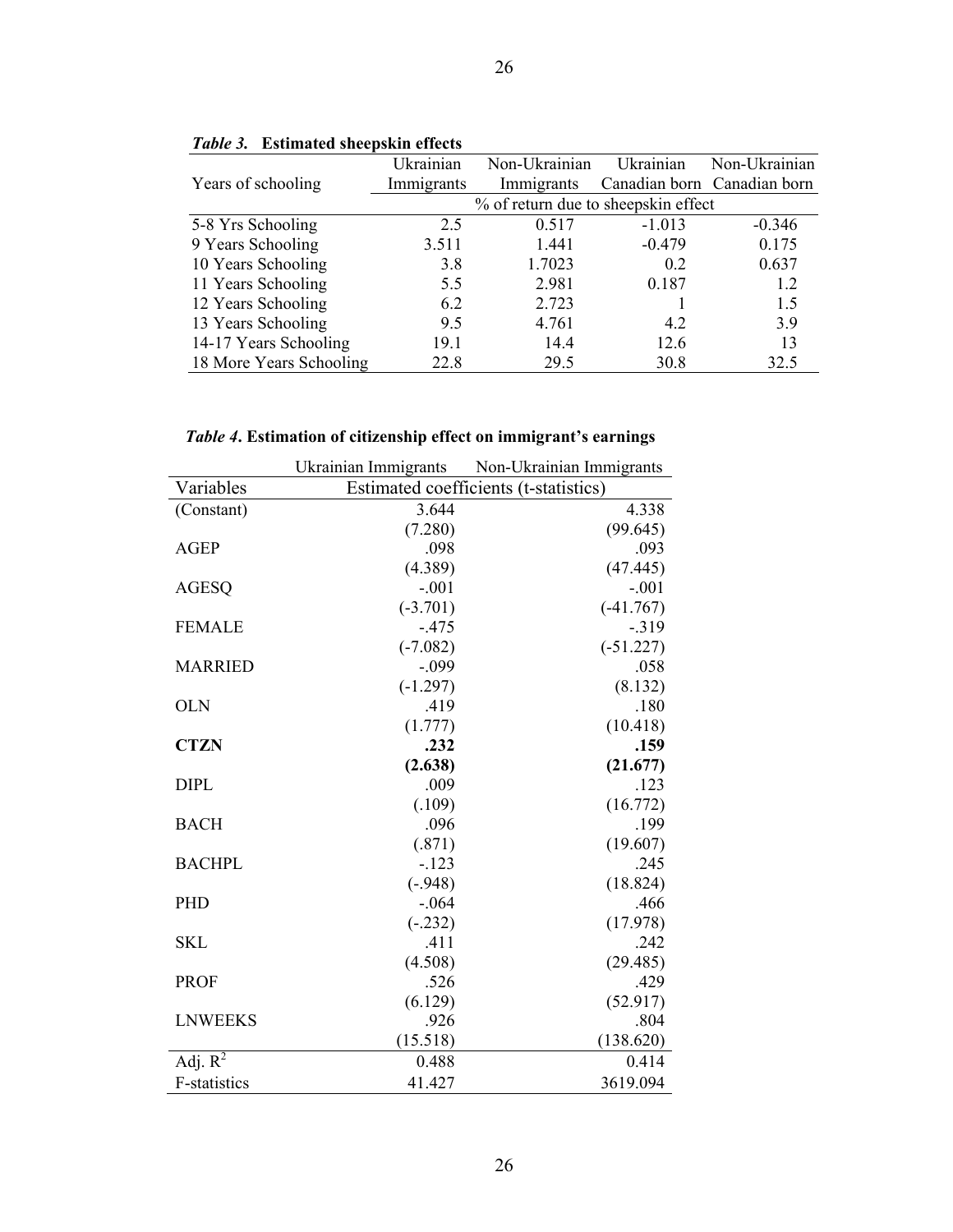| ruste si Descriptive statistics for the Oisi population groups<br>Non-Ukrainian<br><b>Ukrainian</b><br>Non-Ukrainian |                  |                        |                         |            |           |                         |           |                          |
|----------------------------------------------------------------------------------------------------------------------|------------------|------------------------|-------------------------|------------|-----------|-------------------------|-----------|--------------------------|
|                                                                                                                      | <b>Ukrainian</b> |                        | <i>Immigrants (NUI)</i> |            |           |                         |           |                          |
|                                                                                                                      |                  | <i>Immigrants (UI)</i> |                         |            |           | <b>U.S. Born (UUSB)</b> |           | <b>U.S. Born (NUUSB)</b> |
|                                                                                                                      | Frequency        | Percentage             | Frequency               | Percentage | Frequency | Percentage              | Frequency | Percentage               |
| Total (from 18 to                                                                                                    | 1890             |                        | 473577                  |            | 15222     |                         | 5071328   |                          |
| 65 years old)                                                                                                        |                  |                        |                         |            |           |                         |           |                          |
| Age                                                                                                                  |                  |                        |                         |            |           |                         |           |                          |
| Mean                                                                                                                 | 45.06            |                        | 37.73                   |            | 36.96     |                         | 37.45     |                          |
| <b>Sex</b>                                                                                                           |                  |                        |                         |            |           |                         |           |                          |
| Female                                                                                                               | 856              | 45.30                  | 202414                  | 42.70      | 6903      | 45.30                   | 2358437   | 46.50                    |
| Male                                                                                                                 | 1034             | 54.70                  | 271163                  | 57.30      | 8319      | 54.70                   | 2712891   | 53.50                    |
| <b>Marital status, %</b>                                                                                             |                  |                        |                         |            |           |                         |           |                          |
| <b>Divorced</b>                                                                                                      | 163              | 8.60                   | 30744                   | 6.50       | 1250      | 8.20                    | 515310    | 10.20                    |
| <b>Legally married</b>                                                                                               | 1383             | 73.20                  | 307739                  | 65.00      | 8922      | 58.60                   | 3103453   | 61.20                    |
| <b>Separated</b>                                                                                                     | 32               | 1.70                   | 13707                   | 2.90       | 228       | 1.50                    | 118929    | 2.30                     |
| Never married                                                                                                        | 255              | 13.50                  | 112703                  | 23.80      | 4607      | 30.30                   | 1243794   | 24.50                    |
| Widowed                                                                                                              | 57               | 3.00                   | 8684                    | 1.80       | 215       | 1.40                    | 89842     | 1.80                     |
| Highest degree,                                                                                                      |                  |                        |                         |            |           |                         |           |                          |
| certificate or                                                                                                       |                  |                        |                         |            |           |                         |           |                          |
| diploma, %                                                                                                           |                  |                        |                         |            |           |                         |           |                          |
| High school and                                                                                                      | 673              | 35.60                  | 260701                  | 55.00      | 4772      | 31.30                   | 2362896   | 46.60                    |
| lower                                                                                                                |                  |                        |                         |            |           |                         |           |                          |
| Diploma or                                                                                                           |                  |                        |                         |            |           |                         |           |                          |
| certificate (above                                                                                                   | 576              | 30.50                  | 105201                  | 22.20      | 4894      | 32.20                   | 1591865   | 31.40                    |
| high school)                                                                                                         |                  |                        |                         |            |           |                         |           |                          |
| <b>Bachelor</b>                                                                                                      | 345              | 18.30                  | 62075                   | 13.10      | 3517      | 23.10                   | 746855    | 14.70                    |
| <b>Bachelor</b> plus                                                                                                 | 250              | 13.20                  | 37344                   | 7.90       | 1817      | 11.90                   | 334120    | 6.60                     |
| (bachelor+,                                                                                                          |                  |                        |                         |            |           |                         |           |                          |
| masters, medical)<br><b>Earned doctorate</b>                                                                         | 46               | 2.40                   | 8256                    | 1.70       | 222       | 1.50                    | 35592     | 0.70                     |
| Knowledge of                                                                                                         |                  |                        |                         |            |           |                         |           |                          |
| <b>Official Language,</b>                                                                                            |                  |                        |                         |            |           |                         |           |                          |
| $\frac{0}{2}$                                                                                                        |                  |                        |                         |            |           |                         |           |                          |
| <b>Speak English</b>                                                                                                 | 1765             | 93.40                  | 363864                  | 76.80      | 15175     | 99.70                   | 5047265   | 99.50                    |
| Don't speak                                                                                                          |                  |                        |                         |            |           |                         |           |                          |
| English                                                                                                              | 125              | 6.60                   | 109713                  | 23.20      | 47        | 0.30                    | 24063     | 0.50                     |
| Home Language,                                                                                                       |                  |                        |                         |            |           |                         |           |                          |
| $\frac{0}{0}$                                                                                                        |                  |                        |                         |            |           |                         |           |                          |
| <b>Speak English</b>                                                                                                 | 728              | 38.50                  | 93535                   | 19.80      | 14073     | 92.50                   | 4764840   | 94.00                    |
| Don't speak                                                                                                          |                  |                        |                         |            |           |                         |           |                          |
| English                                                                                                              | 1162             | 61.50                  | 380042                  | 80.20      | 1149      | 7.50                    | 306488    | 6.00                     |
| Occupation (1950)                                                                                                    |                  |                        |                         |            |           |                         |           |                          |
| <b>NOC), %</b>                                                                                                       |                  |                        |                         |            |           |                         |           |                          |
| Professional                                                                                                         |                  |                        |                         |            |           |                         |           |                          |
| <i>(includes)</i>                                                                                                    | 818              | 43.30                  | 130761                  | 27.60      | 6619      | 43.50                   | 1632544   | 32.20                    |
| managerial)                                                                                                          |                  |                        |                         |            |           |                         |           |                          |
| <b>Skilled</b>                                                                                                       | 417              | 22.10                  | 132184                  | 27.90      | 2781      | 18.30                   | 1275555   | 25.20                    |
| <b>Low Skill</b>                                                                                                     | 655              | 34.70                  | 210632                  | 44.50      | 5822      | 38.20                   | 2163229   | 42.70                    |
| <b>Weeks worked</b>                                                                                                  |                  |                        |                         |            |           |                         |           |                          |
| Mean                                                                                                                 | 45.96            |                        | 44.46                   |            | 45.86     |                         | 45.45     |                          |
| <b>Wage income</b>                                                                                                   |                  |                        |                         |            |           |                         |           |                          |
| Mean, US\$                                                                                                           | 29918.61         |                        | 21140.26                |            | 27406.82  |                         | 22471.65  |                          |

*Table 5***. Descriptive statistics for the U.S. population groups**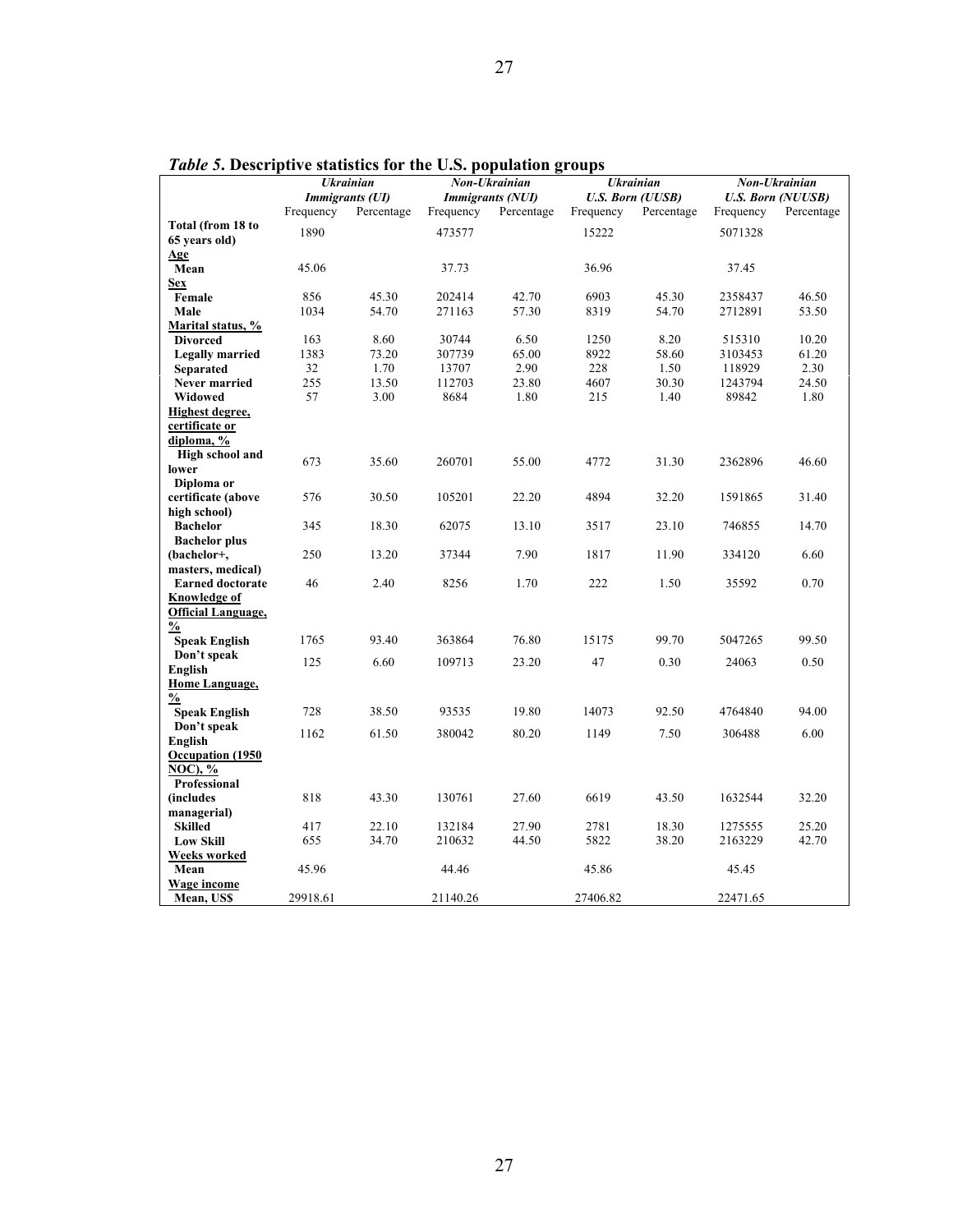

#### **Figure 1. Entry gates for Ukrainian immigrants to Canada, 1991-2001**

*Source: Landed Immigrant Data System (LIDS)*





*Source: Landed Immigrant Data System (LIDS)*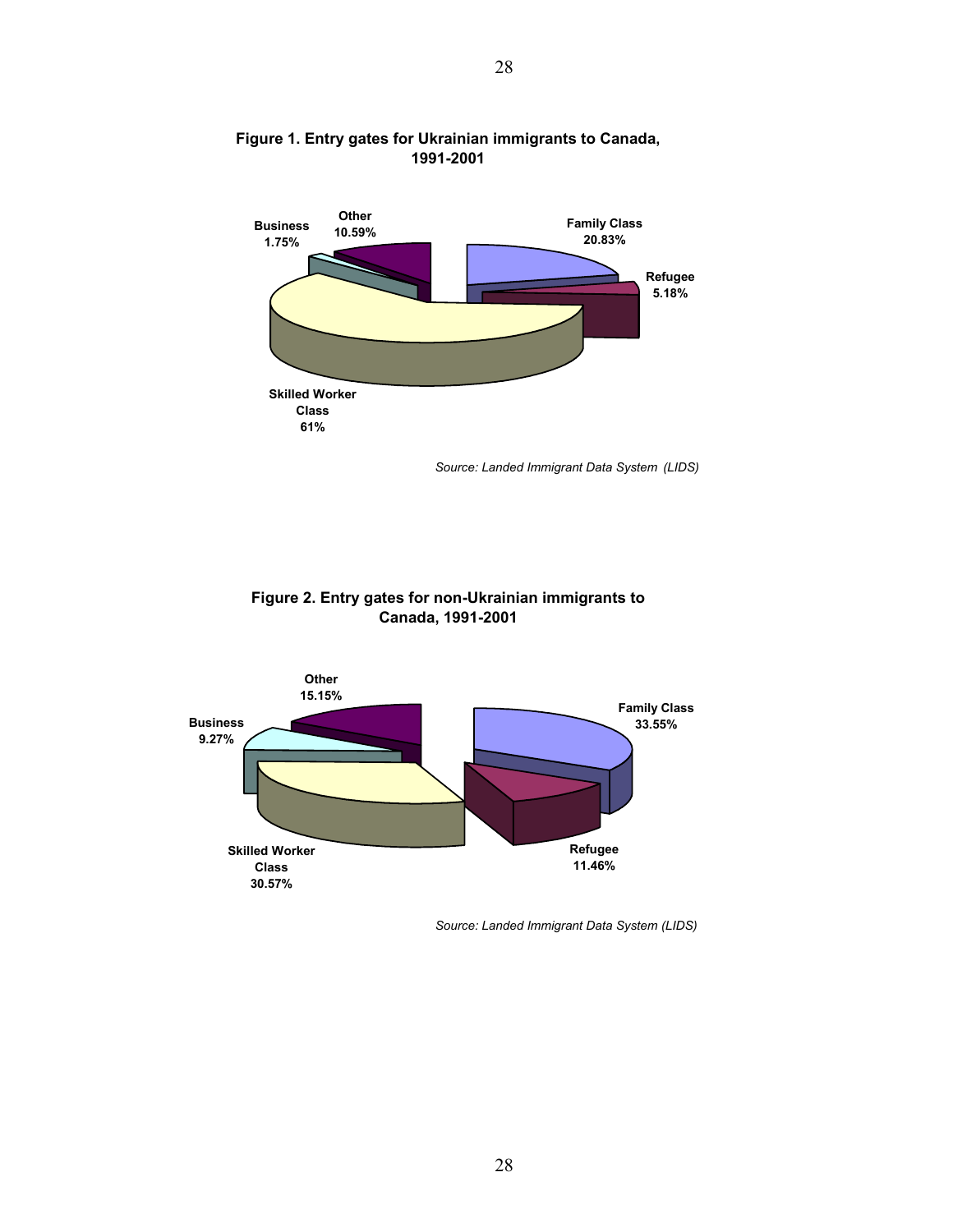

#### **Figure 3. Province of destination for Ukrainian immigrants to Canada, 1991-2001**

*Source: Landed Immigrant Data System (LIDS)*





*Source: Landed Immigrant Data System (LIDS)*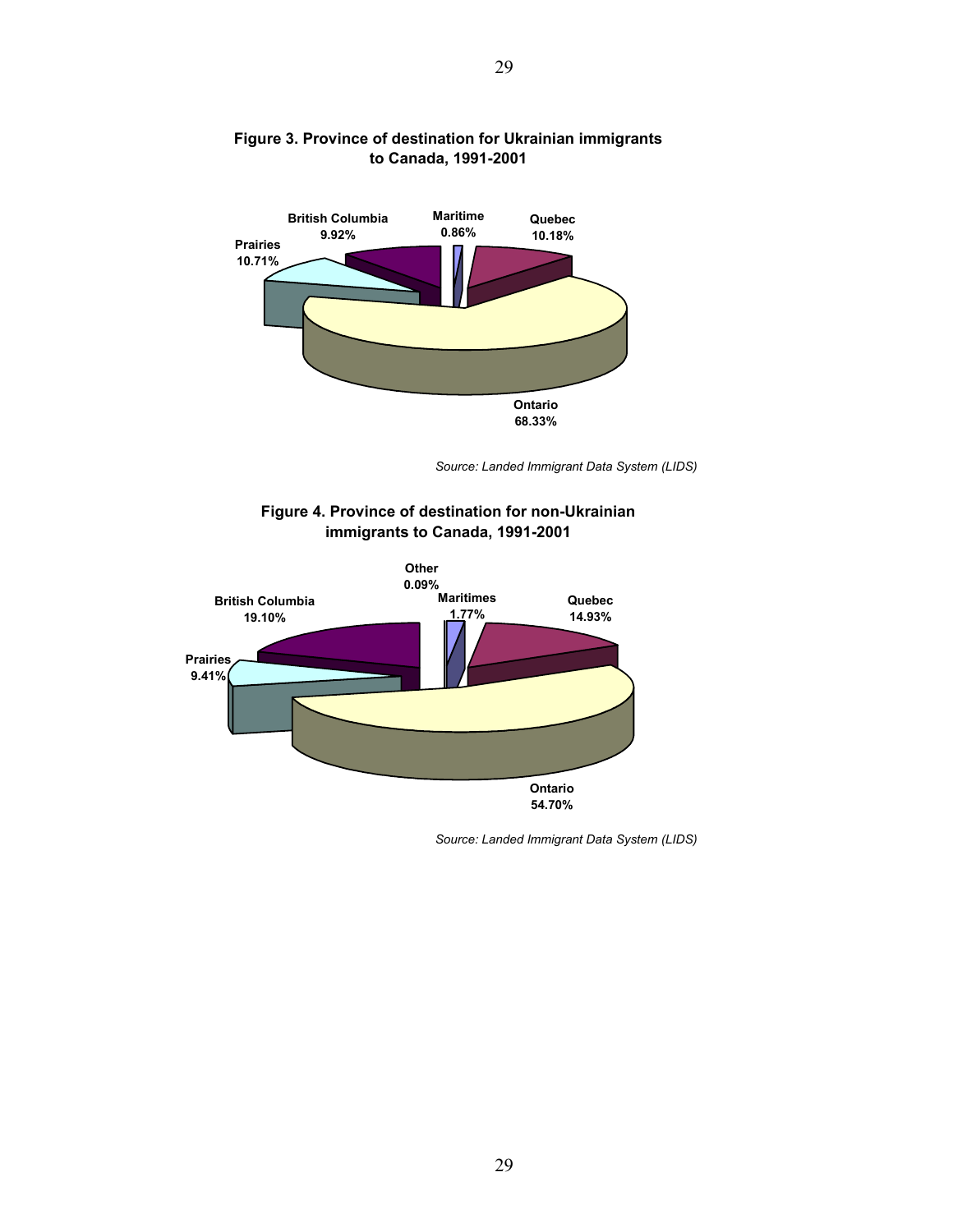

*Figure 5.* **Age-earnings profile for Ukrainian Immigrants to Canada (UI), Non-Ukrainian Immigrants to Canada (NUI), Ukrainian Canadian Born (UCB) and** 

*Figure 6* **. Assimilation profile for Ukrainian Immigrants (UI) and Non-Ukrainian Immigrants (NUI) in Canada**

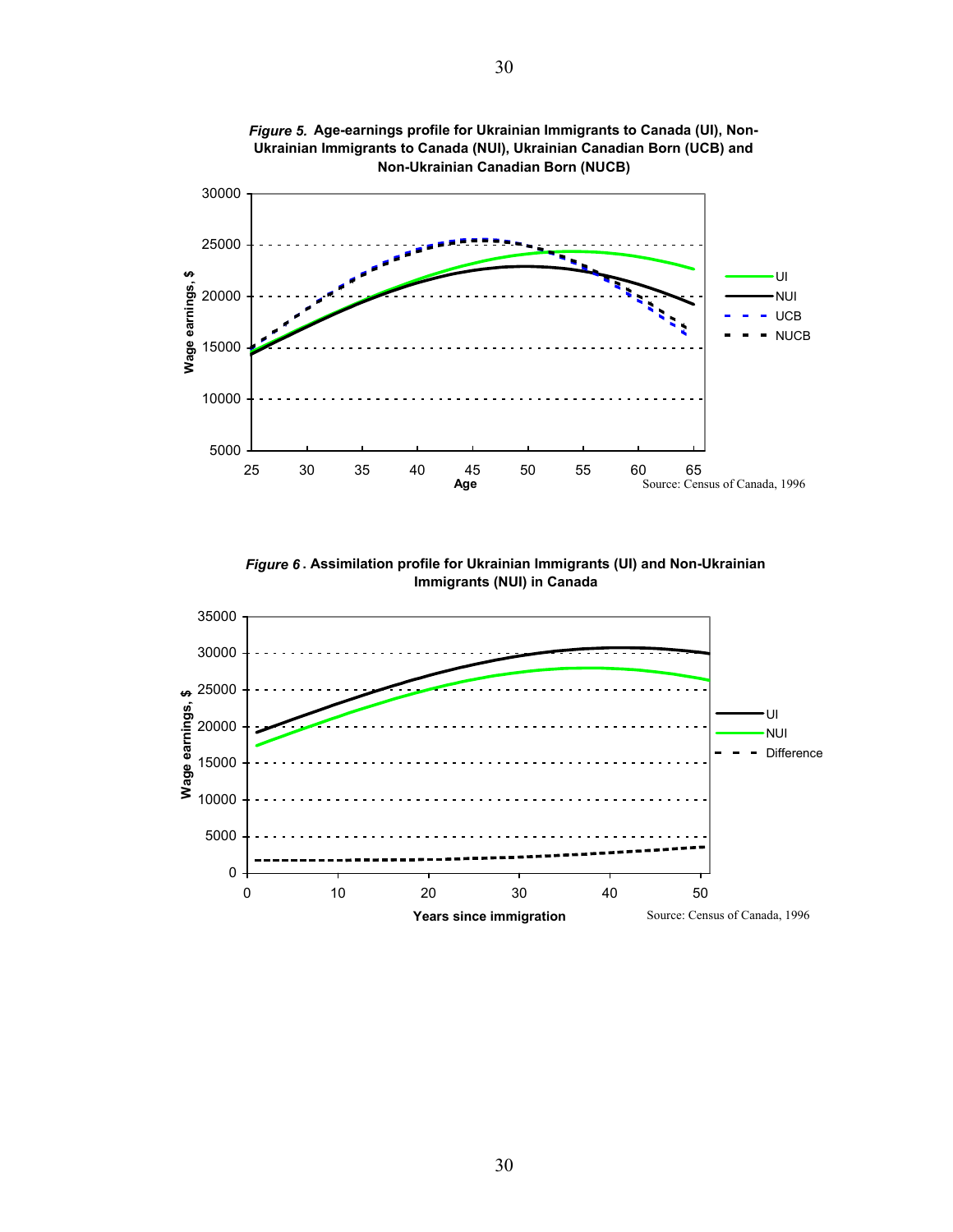

*Figure 8* **. Age-earnings profiles for Ukrainian Immigrants to the U.S. (UI\_US), Non-Ukrainian Immigrants to the U.S. (NUI\_US), Ukrainian U.S. born (UUSB), and Non-Ukrainian U.S. born (NUUSB)**

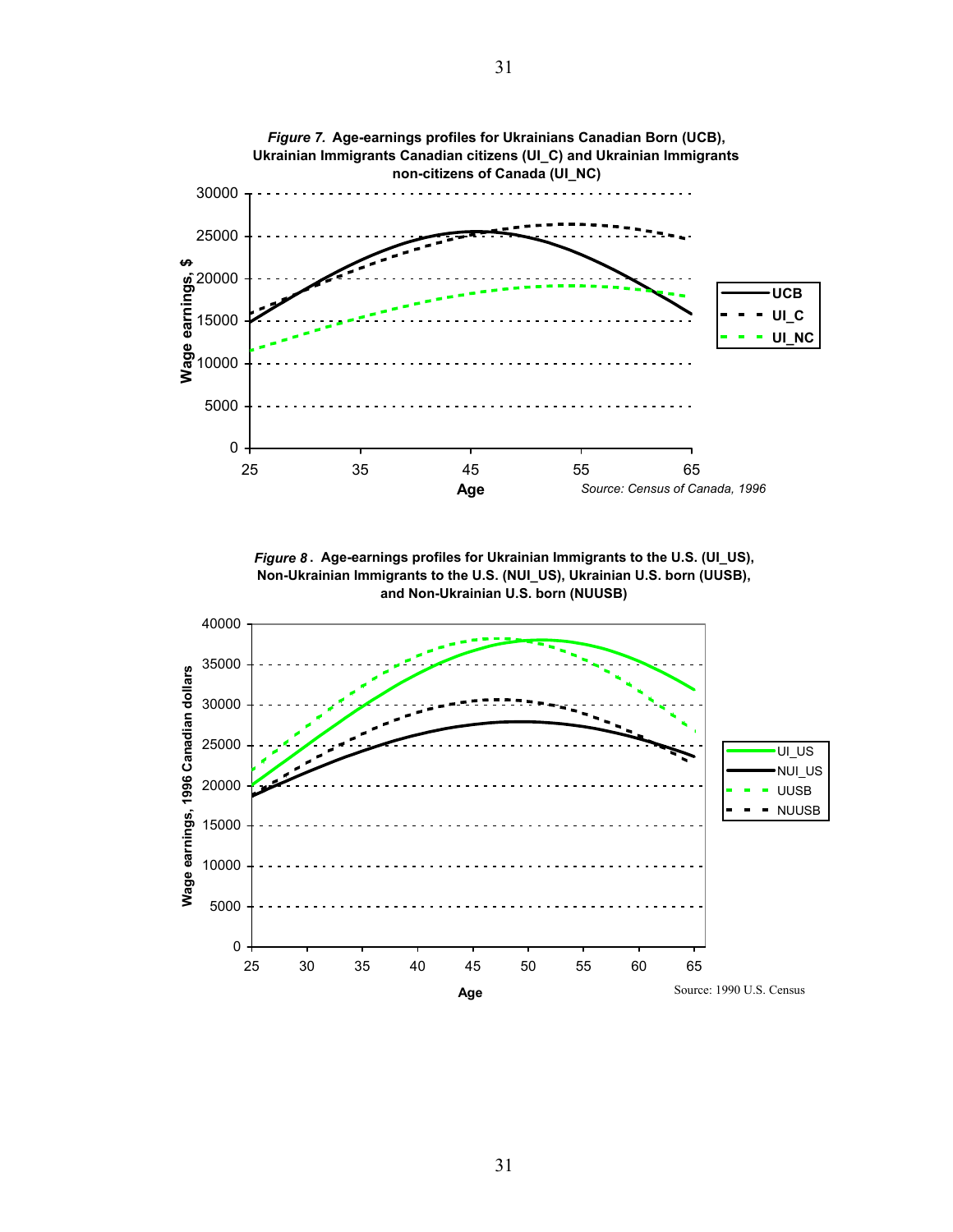

*Figure 9.* **Age-earnings profiles of Ukrainian Immigrants to Canada (UI\_CA) and Ukrainian Immigrants to the U.S. (UI\_US)**